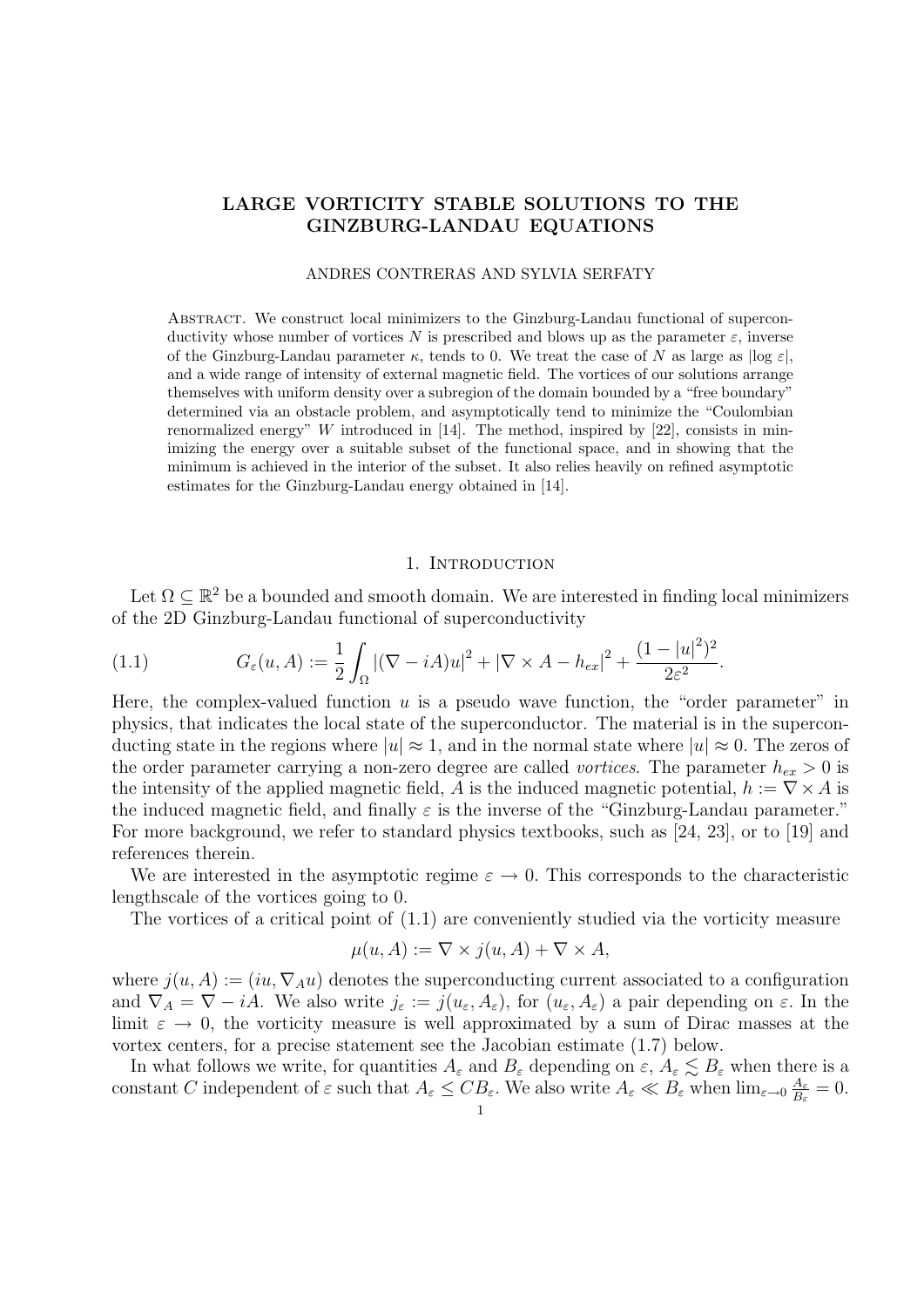The asymptotic study of critical points of (1.1), as  $\varepsilon \to 0$  for external fields  $h_{ex} \ll \frac{1}{\varepsilon^2}$ , has been carried out in a series of papers by Sandier and Serfaty, starting from [20, 21]; continuing in [16, 17, 18]; the monograph [19], and more recently [14]. It was shown in [16] that for  $h_{ex} = o(|\log \varepsilon|)$  there is a critical value  $\lambda_*$  of  $\lambda = \lim_{\varepsilon \to 0} \frac{h_{ex}}{|\log \varepsilon|}$  $\frac{h_{ex}}{|\log \varepsilon|}$  below which minimizers have no vortices. It was further shown in [17] that if  $h_{ex} - \lambda_* |\log \varepsilon| \lesssim \log |\log \varepsilon|$  then the number of vortices of a minimizer remains bounded independent of  $\varepsilon$ . For log  $|\log \varepsilon| \ll h_{ex} - \lambda_* |\log \varepsilon| \ll$  $|\log \varepsilon|$ , minimizers have N vortices with  $1 \ll N \ll h_{ex}$  as shown in [19], Chap. 9, while for  $\lambda > \lambda_*$  possibly = + $\infty$ , minimizers exhibit a number N proportional to  $h_{ex}$  of vortices with uniform density in a subregion determined by an obstacle problem (see [18], [19] Chap. 7, and  $[14]$ ).

The behavior of critical points of  $(1.1)$  that are not necessarily minimizers of the energy, was the object of study of [18]. In [18] the vorticity measures  $\mu(u_{\varepsilon}, A_{\varepsilon})$  associated to critical points  $(u_{\varepsilon}, A_{\varepsilon})$  of (1.1), normalized by the number of vortices, are shown to converge weakly to a measure  $\mu$ . The measure  $\mu$  has the form  $\mu := -\Delta h + h$ , where h is a "stationary function" for a free boundary problem (see (1.2) below), and satisfies in some weak sense the relation  $\mu \nabla h = 0$ . This expresses that the average force acting on the vortices  $(\nabla h)$  vanishes where the vortices are, i.e. on the support of  $\mu$ , thus allowing them to be at equilibrium. This result was later proved under less restrictive assumptions in [19], Chapter 13, and included cases not previously covered.

It is then natural to ask the converse, that is, given a measure  $\mu$  associated to a stationary function h as above, can one find  $(u_{\varepsilon}, A_{\varepsilon})$  critical points of (1.1) such that  $\mu(u_{\varepsilon}, A_{\varepsilon})$ , suitably normalized, converges weakly to  $\mu$ ? We will answer this question partially, by building solutions to the Ginzburg-Landau equations which are local (but not global) minimizers of the energy, and have a prescribed and divergent (as  $\varepsilon \to 0$ ) number of vortices N. The same thing has already been accomplished for a bounded number of vortices in [22], and also in [19], Chap. 11 for N slowly diverging as  $\varepsilon \to 0$ .

Note that the question of inverse problems, i.e. whether given a critical point of a limiting energy, one can find corresponding critical points of the original problem, has been addressed in a variety of contexts, and for Ginzburg-Landau in particular : see [8, 4] for the situation of a finite number of vortices in 2D, and  $[1, 10, 11]$  for lines of vortices in 3D. Our approach, which is not local inversion but rather local minimization, is more in the spirit of [10, 11] for vortex lines in 3D. All previous results however, concerned only finite numbers of vortices. Another related context where such a question is addressed is that of the Allen-Cahn equation, whose limiting energy is the perimeter functional, for results there see [6, 7, 13].

The stable solutions found in [22] and [19] Chap. 11, are shown to exist for a wide range of  $h_{ex}$  (they are in fact globally minimizing for only one value of  $h_{ex}$ ): they exist for fields of intensity up to  $\sim \frac{1}{\epsilon^{\alpha}}$  $\frac{1}{\varepsilon^{\alpha_0}}$ , where  $\alpha_0 < \frac{1}{2}$  $\frac{1}{2}$ , and also for fields almost as small as constant. They thus form branches of solutions, each corresponding to a number N of vortices, with N bounded with  $\varepsilon$ , or even unbounded, but subject to the restrictions  $N^2 \leq \eta h_{ex}$ ,  $h_{ex} \leq N \varepsilon^{\frac{-2\eta}{N^2+\eta}}$ , where  $\eta > 0$  is a small but fixed parameter. These restrictions imply in particular (cf. [19]) that in any case  $N \ll (|\log \varepsilon|)^{\frac{1}{2}}$  and if  $N \to \infty$ , then  $h_{ex} \ll \frac{1}{\varepsilon^{\alpha}}$  for any  $\alpha > 0$ , thus leaving open the question of existence of stable solutions with  $(\log \varepsilon)^{\frac{1}{2}} \leq N \leq h_{ex}$  vortices. We address this question and prove for the first time that branches of local minimizers with N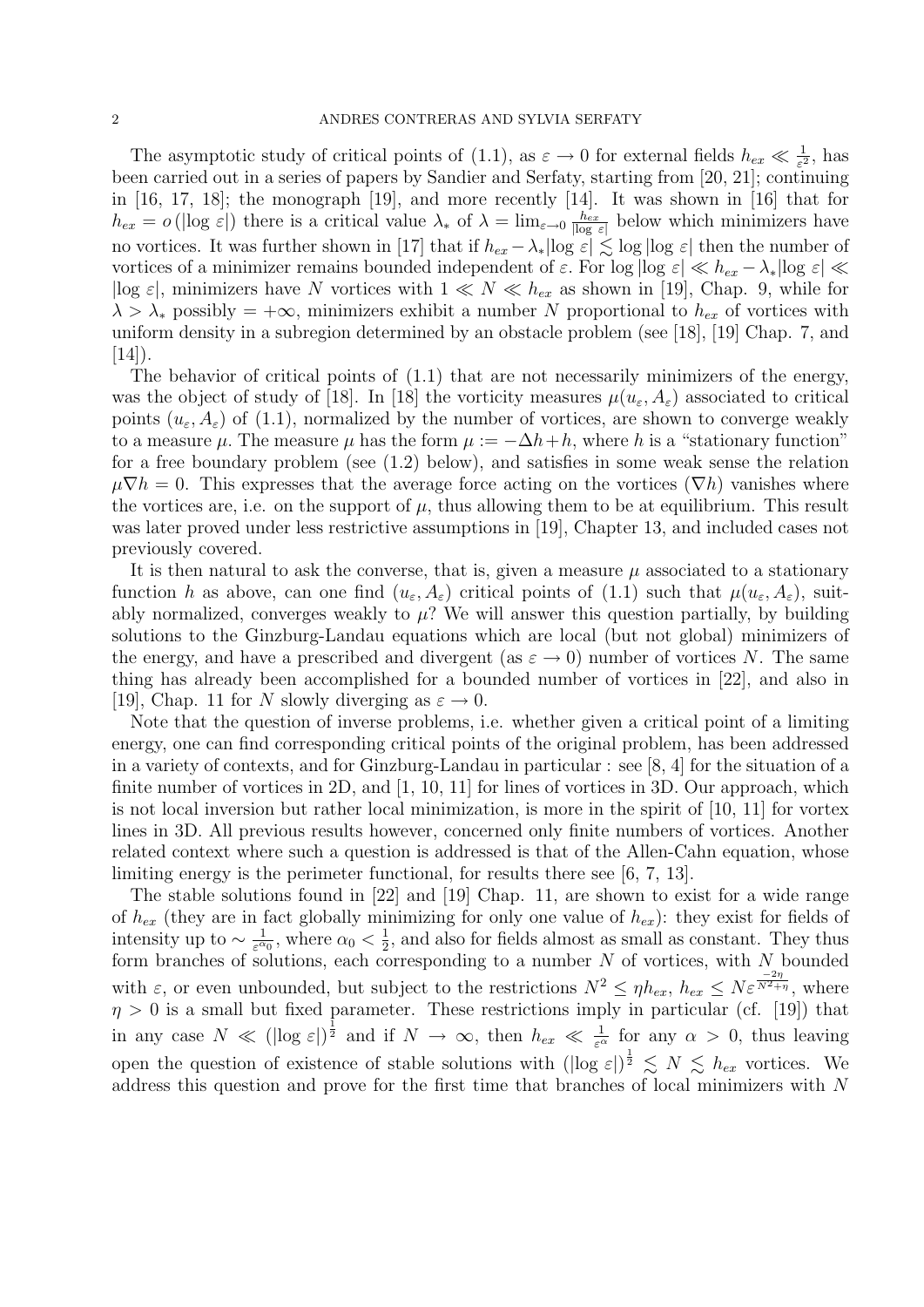vortices continue to exist up to  $N = O(h_{ex})$ , with restrictions on N and  $h_{ex}$  specified below, see  $(1.5)$ – $(1.6)$ .

The analysis in [22, 19] consisted, roughly, in minimizing the energy  $G_{\varepsilon}$  "among configurations with N vortices" and exploiting the quantization of N through a careful expansion of the minimal energy of a configuration in terms of its vortices. This expansion came with an error  $o(N^2)$ . However, the method followed there only tolerates an error of  $o(|\log \varepsilon|)$  (hence at least the condition  $N^2 \leq |\log \varepsilon|$  which thus limited the range of applicability of the approach. What we do here is to follow the same general idea of local minimization but this time over a class which is defined so as to exploit the results and methods of [14] to get a more precise energy expansion with an error of only  $o(N)$ . In this way we can cover the range of N even comparable to  $|\log \varepsilon|$ , and fields as large as a power of  $\frac{1}{\varepsilon}$ .

1.1. Statement of main result. In order to state the main result of the article in more accurate terms, we first proceed to introducing some auxiliary function.

An Obstacle Problem. Let N be a positive number (typically an integer representing the number of vortices). Following [14], we denote by  $h_{\varepsilon,N}$  the minimizer of

(1.2) 
$$
\frac{1}{2} \int_{\Omega} |\nabla h|^2 + |h - h_{ex}|^2,
$$

over the set of functions h that are equal to  $h_{ex}$  on the boundary and such that

$$
\int_{\Omega} \left| -\Delta h + h \right| = 2\pi N.
$$

As long as  $2\pi N \leq h_{ex}|\Omega|$  (an assumption we will need to make), this minimizer  $h_{\varepsilon,N}$  exists and it is the solution to an obstacle problem (see Lemma 5.1 and Appendix A in [14]). There exists a coincidence set  $\omega_{\varepsilon,N} \subset \Omega$  and a number  $0 < m_{\varepsilon,N} \leq 1$  (for us the normalized vortex density) such that

(1.3) 
$$
\mu_{\varepsilon,N} := -\Delta h_{\varepsilon,N} + h_{\varepsilon,N} = h_{ex} m_{\varepsilon,N} \mathbf{1}_{\omega_{\varepsilon,N}} \text{ and } h_{ex} m_{\varepsilon,N} |\omega_{\varepsilon,N}| = 2\pi N,
$$

where 1 denotes the characteristic function of a set and  $|\cdot|$  its area. If  $\Omega$  is convex, then  $\omega_{\varepsilon,N}$ is also convex, by a result in [3]. To avoid technical difficulties, we will assume in the sequel that  $\Omega$  is convex. It is also checked in [14] that  $m_{\varepsilon,N}$  is bounded universally from below by a positive constant  $m_0$  and that  $m_{\varepsilon,N} \mapsto |\omega_{\varepsilon,N}|$  is increasing. Without loss of generality we can thus assume that

(1.4) 
$$
\lim_{\varepsilon \to 0} m_{\varepsilon, N} =: m \ge m_0 > 0,
$$

where N may also depend on  $\varepsilon$ .

As in [14] (cf. Lemma 5.2), the function  $h_{\varepsilon,N}$  will serve to "split" the energy  $G_{\varepsilon}$  in a convenient way. The vorticity of the solutions we construct will ressemble  $\mu_{\varepsilon,N}$ , which is a constant over the subregion  $\omega_{\varepsilon,N}$ , hence we will have a uniform density of vortices there, and a vanishing one outside.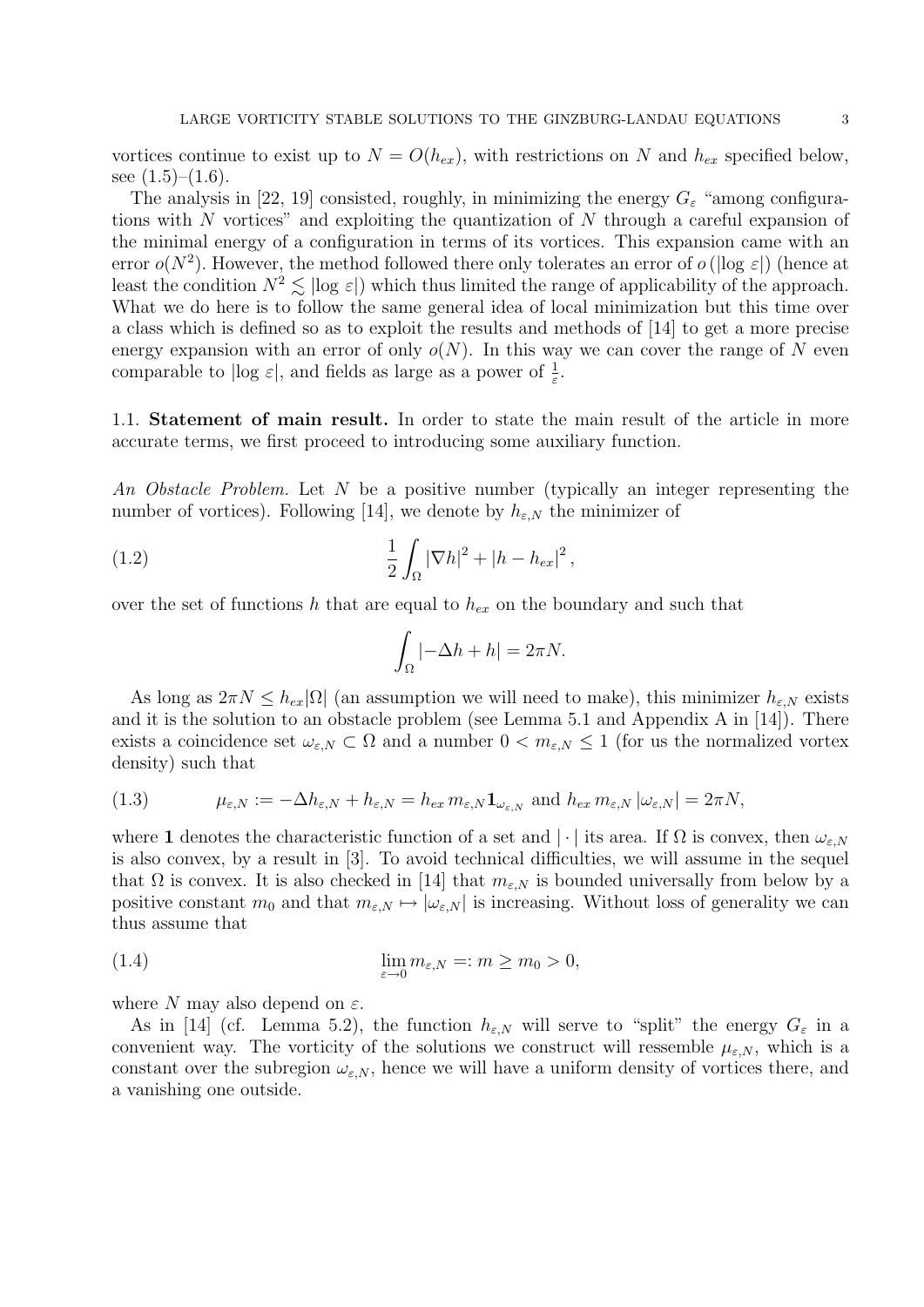Range of fields and vorticity studied. We consider fields and vortex numbers satisfying the following conditions

(1.5) 
$$
1 \ll N \le \min\left\{c\frac{h_{ex}|\Omega|}{2\pi}, K\log\frac{1}{\varepsilon\sqrt{h_{ex}}}\right\},\,
$$

for constants  $0 < c < 1$  and  $K > 0$  independent of  $\varepsilon$ , and

(1.6) 
$$
h_{ex} \lesssim \varepsilon^{-s_0} \text{ for some } s_0 < \frac{1}{7}.
$$

A few comments are in order. The first condition in  $(1.5)$   $N \leq c \frac{h_{ex} |\Omega|}{2\pi}$  with  $c < 1$ , seems like a natural one. It corresponds to the maximum number of vortices that a certain domain can fit according the the applied field, at least it is the maximum permitted at the level of the limiting obstacle problem. On the other hand, we do not believe the second condition  $N \leq K \log \frac{1}{\varepsilon \sqrt{h_{ex}}}$  and (1.6) to be optimal, but rather to be technical assumptions. Optimal conditions should rather be of the type  $N \leq \frac{h_{ex}|\Omega|}{2\pi}$  $rac{2\pi |M|}{2\pi}$  and  $h_{ex}$  less than some superheating field at which vortices lose their stability, probably of order  $1/\varepsilon$  (but this is all a bit speculative). In any case, we expect our condition (1.5) on N to be optimal when  $h_{ex} = |\log \varepsilon|$ .

We also note that  $N \leq K \log \frac{1}{\varepsilon \sqrt{h_{ex}}}$  could equivalently be written  $N \leq K |\log \varepsilon|$  (changing K if necessary). Let us also point out that (1.5) implies  $h_{ex} \gg 1$  and  $0 < m_0 \le m < 1$  (see (1.3)), and thus  $1 - m_{\varepsilon,N}$  is always bounded away from 0 for  $\varepsilon$  small enough, and  $h_{ex}(1 - m_{\varepsilon,N}) \gg 1$ . We will make use of these facts repeatedly during the proofs.

Our main result is:

**Theorem 1.1.** Let  $\Omega \subseteq \mathbb{R}^2$  be a convex smooth bounded set. Assume that  $N = N(\varepsilon)$  a family of positive integers and  $h_{ex} = h_{ex}(\varepsilon)$  satisfy conditions (1.5)–(1.6). Then, for  $\varepsilon$  small enough (depending on the constants above), there exists a local minimizer  $(u_{\varepsilon}, A_{\varepsilon})$  of (1.1) such that the following holds:

(i) There exists a measure  $\nu_{\varepsilon}$  of the form  $2\pi \sum_{i} d_i \delta_{a_i}$ , with  $d_i \in \mathbb{Z}$  and  $a_i \in \Omega$ , such that (1.7)  $\|\mu(u_{\varepsilon}, A_{\varepsilon}) - \nu_{\varepsilon}\|_{(C_0^{0,1}(\Omega))^*} \leq \varepsilon^{\alpha}$ 

for some  $\alpha > 0$ , and we have

$$
\nu_{\varepsilon}(\Omega) = 2\pi N,
$$

*i.e.* the total vorticity of  $u_{\varepsilon}$  is N. (ii) The asymptotics

(1.9) 
$$
G_{\varepsilon}(u_{\varepsilon}, A_{\varepsilon}) = G_{\varepsilon}^{N} + \pi N \log \frac{1}{\varepsilon \sqrt{h_{ex}}} + NW_{m} - 2\pi Nh_{ex}(1 - m_{\varepsilon,N}) + o(N),
$$

hold as  $\varepsilon \to 0$ , where  $W_m$  and  $G_{\varepsilon}^N$  are constants explicited in (1.11) and (1.12) respectively, and m is as in (1.4).

(iii) For any  $1 < p < 2$ ,

(1.10) 
$$
\|\mu(u_{\varepsilon}, A_{\varepsilon}) - \mu_{\varepsilon, N}\|_{W^{-1,p}(\Omega)} \leq C_p \sqrt{N},
$$

where  $C_p$  depends only on p.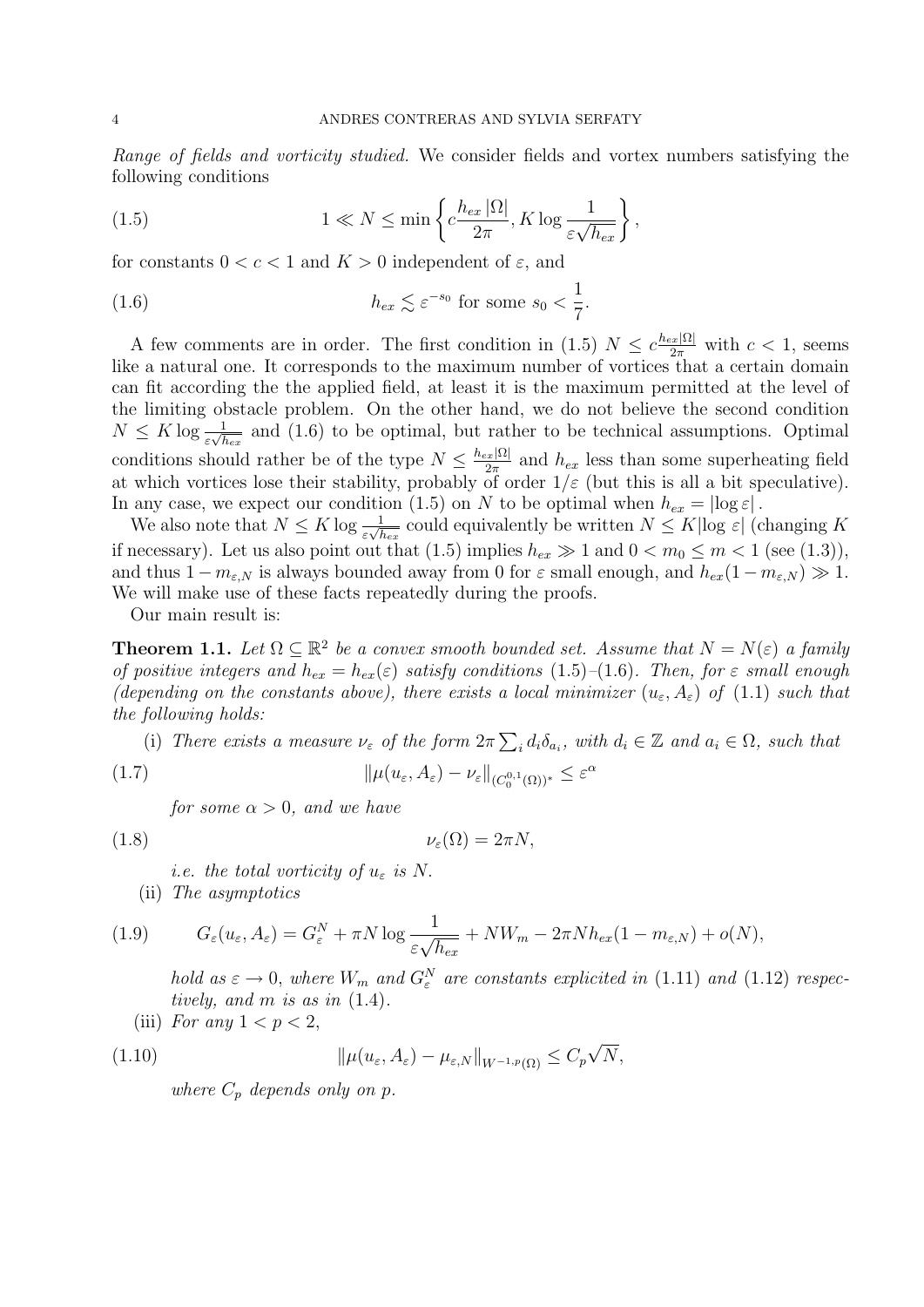(iv) For  $1 < p < 2$ , denoting by  $P_{\varepsilon}$  the probability measure on  $L_{loc}^p(\mathbb{R}^2, \mathbb{R}^2)$  which is the pushforward of the normalized uniform measure on  $\omega_{\varepsilon,N}$  by the map  $x \mapsto \sqrt{h_{ex}}j_{\varepsilon}(\sqrt{h_{ex}}(x+y))$  $\cdot$ )), <sup>1</sup> we have that, up to subsequence,  $P_{\varepsilon}$  converges weakly to a translation invariant probability measure P on  $L_{loc}^p(\mathbb{R}^2, \mathbb{R}^2)$  such that  $P$ -a.e.  $j \in \mathcal{A}_m$  and  $P$ -a.e. j minimizes W over  $\mathcal{A}_m$ , where W and  $\mathcal{A}_m$  are defined just below.

As announced, this theorem proves the existence of locally minimizing solutions of Ginzburg-Landau with  $N$  vortices. Moreover, their vortices tend to follow the average distribution Landau with N vortices. Moreover, their vortices tend to follow the average distribution  $\mu_{\varepsilon,N}$ , and their superconducting currents, after blow-up at scale  $\sqrt{h_{ex}}$ , tend to minimize the "Coulombian renormalized energy" W, introduced in [14], whose definition we recall below.

1.2. The renormalized energy W. For each  $m > 0$ , consider the class of currents j such that div  $j = 0$  and  $\nabla \times j = \sum_{p \in \mathcal{P}} 2\pi \delta_p - m$  for a discrete set  $\mathcal{P}$ , and  $\#(\mathcal{P} \cap B_R)/R^2$  is bounded for  $R > 1$ . We call this class  $\mathcal{A}_m$ .

For any family of sets  $\{U_R\}_{R>0}$  in  $\mathbb{R}^2$ ,  $\chi_{U_R}$  will be a family of associated positive cut-off functions satisfying

$$
|\nabla \chi_{\mathbf{U}_R}| \leq C
$$
,  $\text{Supp}(\chi_{\mathbf{U}_R}) \subset \mathbf{U}_R$ ,  $\chi_{\mathbf{U}_R}(x) = 1$  if  $d(x, (\mathbf{U}_R)^c) \geq 1$ ,

where the constant C is independent of R. We specialize this to the family of balls  $B_R$  of radius R and center the origin.

**Definition 1.2.** W is defined, for  $j \in A_m$ , by

$$
W(j) = \limsup_{R \to \infty} \frac{W(j, \chi_{B_R})}{|B_R|},
$$

where for any positive function  $\chi$ , we denote

$$
W(j,\chi) = \lim_{\eta \to 0} \left( \frac{1}{2} \int_{\mathbb{R}^2 \setminus \cup_{p \in \mathcal{P}} B(p,\eta)} \chi |j|^2 + \pi \log \eta \sum_{p \in \mathcal{P}} \chi(p) \right).
$$

For properties of W, we refer to [14]. It is proven there in particular that  $\min_{j\in\mathcal{A}_m}W$  is achieved and finite. We also set  $\gamma$ 

$$
\gamma := \lim_{R \to \infty} \left[ \frac{1}{2} \int r f'^2 + \frac{(1 - f^2)^2 r}{2} + \frac{f^2}{r} dr - \pi \ln R \right],
$$
 constant introduced in [2],

where f is such that  $f(r)e^{i\theta}$  is the unique (cf. [9]), up to a phase shift, degree one radial solution of

$$
-\Delta u + (1 - |u|^2)u = 0
$$
in  $\mathbb{R}^2$ .

We finally let

(1.11) 
$$
W_m := \frac{2\pi}{m} \min_{j \in \mathcal{A}_m} W + \gamma.
$$

In [14], it is conjectured that the minimum of W over  $\mathcal{A}_m$  is achieved for currents corresponding to a configuration of points in a perfect hexagonal lattice (of suitable volume). A small hint to this is provided there by the fact that  $W$  is uniquely minimized, among perfect

<sup>&</sup>lt;sup>1</sup>Here  $j_{\varepsilon}$  is extended by 0 outside  $\Omega$ .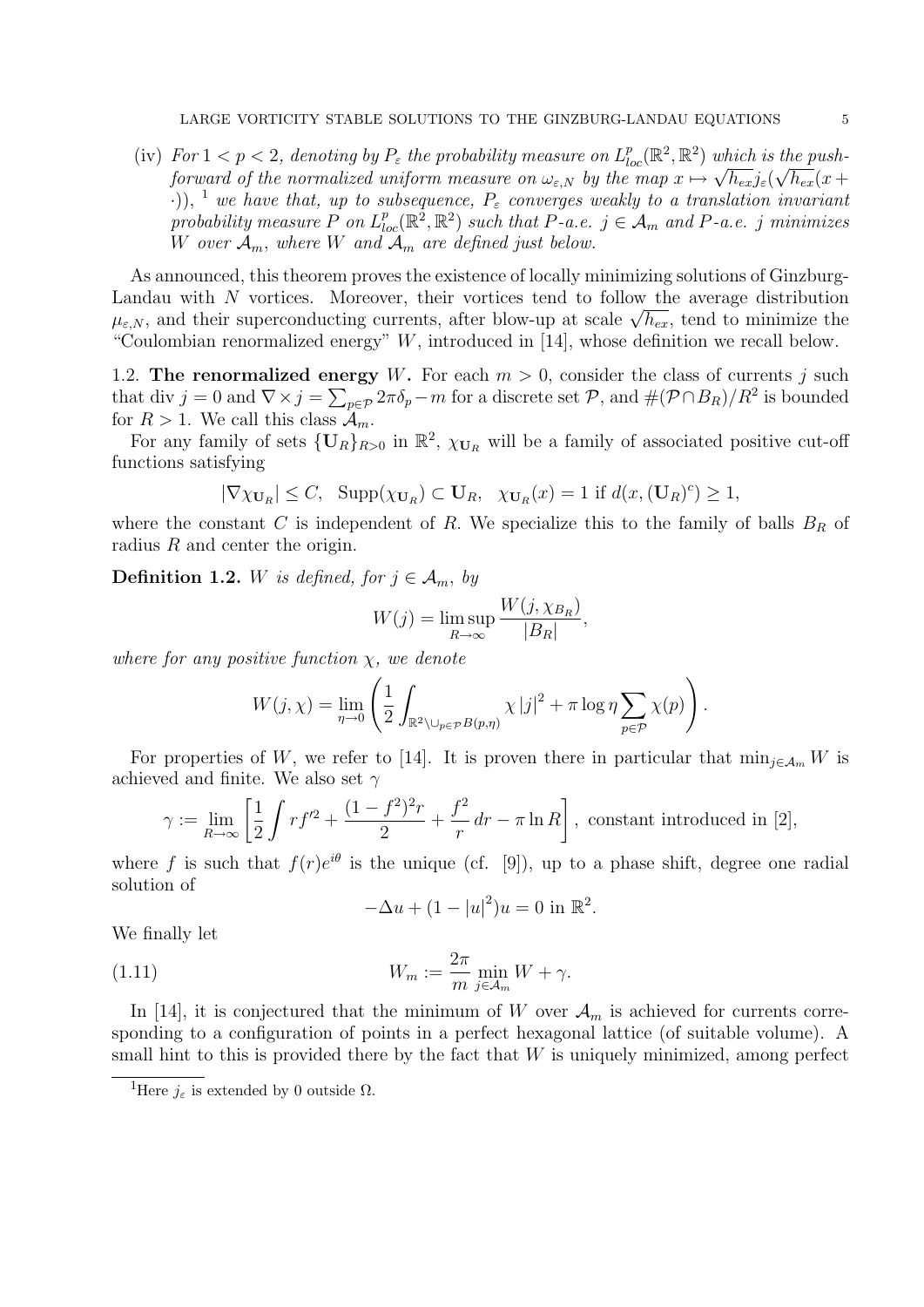### 6 ANDRES CONTRERAS AND SYLVIA SERFATY

lattices of fixed volume, by the hexagonal lattice. In superconductivity, the hexagonal lattice also corresponds to the famous "Abrikosov lattice", predicted from (1.1) and observed in experiments. It was proven in [14] that global minimizers of the Ginzburg-Landau functional  $(1.1)$  have currents which minimize W, after a suitable blow inside the free-boundary region that contains the vorticity. If the conjecture about the minimum of  $W$  is true, then one expects the vortices of global minimizers to arrange themselves in such an Abrikosov hexagonal lattice. From item (iv) of Theorem 1.1 the exact same thing is expected of the lo cally minimizing solutions found here. The only qualitative difference with the global minimizers is in the total number of vortices N, which manifests itself in a different  $\mu_{\varepsilon,N}$  hence a different local density of vortices and a different location for the free-boundary that encloses them.

1.3. The local minimization method. The local minimization first relies on the same energy splitting introduced in [14], which we now recall. For any  $A$ , set

$$
A_1 := A - \nabla^{\perp} h_{\varepsilon,N}
$$

where  $h_{\varepsilon,N}$  is the solution of the obstacle problem (1.2) above. Let us also define accordingly

$$
J_{\varepsilon,N}(u,A) := \frac{1}{2} \int_{\Omega} |(\nabla - iA)u|^2 + |\nabla \times A - \mu_{\varepsilon,N}|^2 + \frac{(1-|u|^2)^2}{2\varepsilon^2} dx,
$$

with  $\mu_{\varepsilon,N}$  as in (1.3), the configuration independent quantity

(1.12) 
$$
G_{\varepsilon}^N := \|h_{\varepsilon,N} - h_{ex}\|_{H^1(\Omega)}^2 + 2\pi N (m_{\varepsilon,N} - 1) h_{ex},
$$

and finally the function  $\xi := h_{ex} - h_{\varepsilon,N}$  (implicitly depending on  $\varepsilon$  and N, note that it is nonnegative in  $\Omega$  and vanishes on  $\partial\Omega$ ). We denote

(1.13) 
$$
\xi_{\max} = \max_{\Omega} \xi = h_{ex} (1 - m_{\varepsilon, N}).
$$

**Lemma 1.3.** For any  $(u, A)$ ,  $G_{\varepsilon}(u, A)$  can be decomposed as:

(1.14) 
$$
G_{\varepsilon}(u, A) = G_{\varepsilon}^{N} + J_{\varepsilon, N}(u, A_{1}) - \int_{\Omega} \xi \,\mu(u, A_{1}) + \frac{1}{2} \int_{\Omega} (|u|^{2} - 1) |\nabla h_{\varepsilon, N}|^{2}.
$$

Proof. This splitting formula was written with slightly different notation in [14]. Decomposition (1.14) follows easily from the relations:

$$
|(\nabla - iA)u|^2 = |(\nabla - iA_1)u|^2 + |u|^2 |\nabla^{\perp} h_{\varepsilon,N}|^2 - 2j(u, A_1) \cdot \nabla^{\perp} h_{\varepsilon,N},
$$

and

$$
\begin{array}{rcl}\n|\nabla \times A - h_{ex}|^2 & = & |\nabla \times A_1 + \Delta h_{\varepsilon,N} - h_{\varepsilon,N} + h_{\varepsilon,N} - h_{ex}|^2 \\
& = & |\nabla \times A_1 - \mu_{\varepsilon,N}|^2 + |h_{\varepsilon,N} - h_{ex}|^2 + 2(\nabla \times A_1 - \mu_{\varepsilon,N})(h_{\varepsilon,N} - h_{ex}).\n\end{array}
$$

The last term in the right-hand side of  $(1.14)$  will be proven later to be  $o(1)$  for the configurations of interest to us.

As explained above for the case of smaller values of  $N$ , we still seek our local minimizers as configurations that minimize  $G_{\varepsilon}$  among configurations with N vortices. The question is to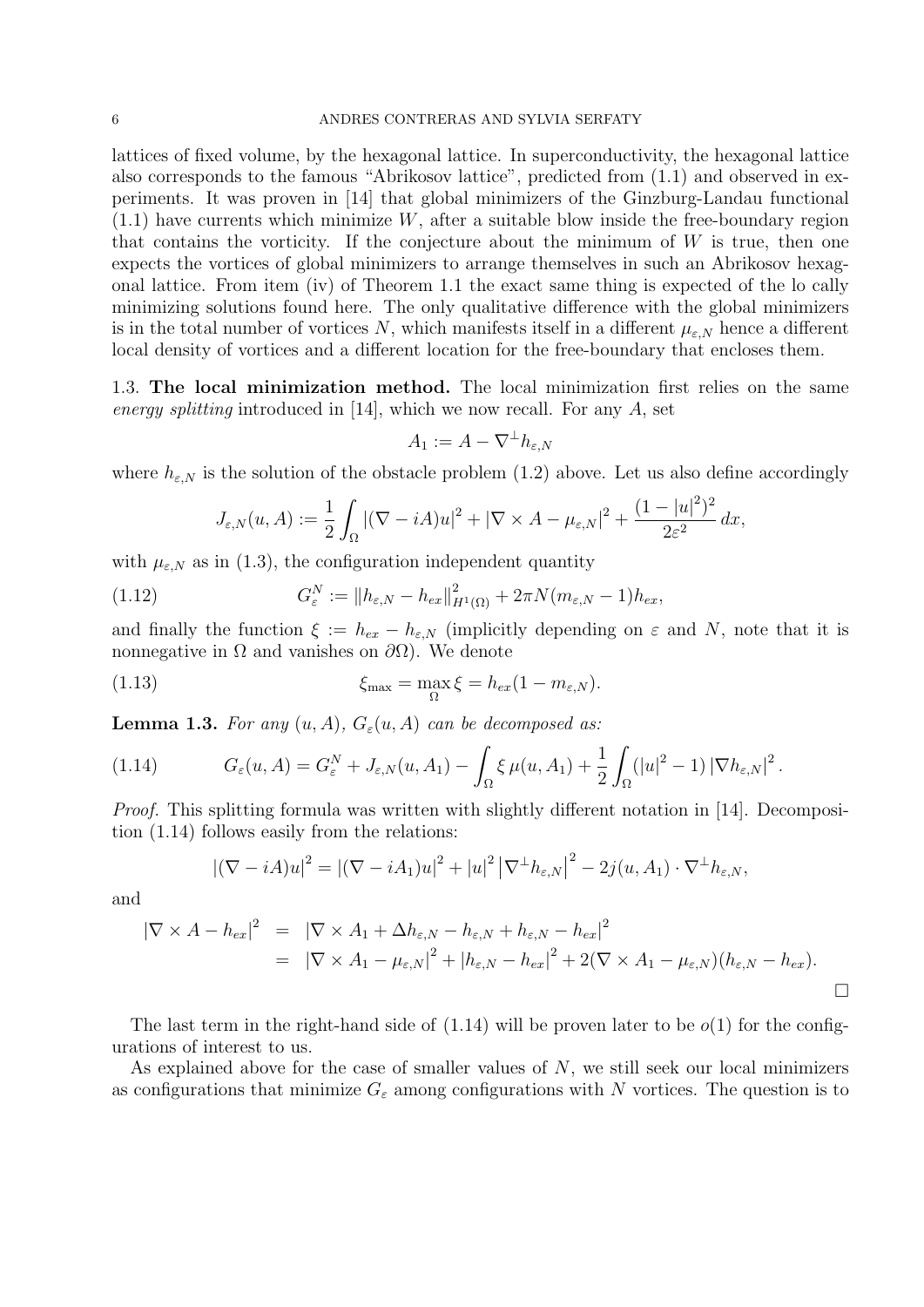define (following [22]) a suitable set corresponding to this heuristic idea. This is achieved here by minimizing  $G_{\varepsilon}$  over

(1.15)  
\n
$$
S_{\varepsilon,N}^{\beta} := \left\{ (u,A) \in H^1(\Omega,\mathbb{C}) \times H^1(\Omega,\mathbb{R}^2) \text{ s.t. } J_{\varepsilon,N}(u,A_1) \leq \pi N \log \frac{1}{\varepsilon \sqrt{h_{ex}}} + NW_m + \beta N;
$$
\n
$$
\int_{\Omega} \xi \mu \geq 2\pi N h_{ex} (1 - m_{\varepsilon,N}) - \beta N \right\},
$$

where  $\beta$  is chosen to be a small enough positive constant. The idea of this class is that it allows for at most N vortices when  $\beta$  is small, it leaves enough room for a particular test function to be admissible (the precision with which we can compute its energy is  $o(N)$  while the error allowed is  $\gtrsim$  N), and it can easily be related to the Ginzburg-Landau energy  $G_{\varepsilon}$ via  $(1.14)$ . As in [22, 19], the task is then, exploiting the quantization of N, to show that  $\min_{S_{\varepsilon,N}^{\beta}} G_{\varepsilon}$  is achieved in the interior of  $S_{\varepsilon,N}^{\beta}$ , thus providing a local minimizer of  $G_{\varepsilon}$ , and to show it has the other desired properties. The class  $S_{\varepsilon,N}^{\beta}$  differs from those in [22, 19]. Indeed, following these works it would be tempting to try minimizing over the set of configurations  $(u, A)$  such that:

$$
\left| J_{\varepsilon,N}(u, A_1) - \left( \pi N \log \frac{1}{\varepsilon \sqrt{h_{ex}}} + N W_m \right) \right| \leq \beta N.
$$

However, if  $J_{\varepsilon,N}(u, A_1) = \pi N \log \frac{1}{\varepsilon \sqrt{h_{ex}}} + N W_m - \beta N$  we cannot conclude that u has strictly less than N vortices, which is crucial to assure that such a configuration on the boundary of the set would have an energy that exceeds that of a local minimizer. If one replaces  $\beta N$  by  $\beta \log \frac{1}{\varepsilon \sqrt{h_{ex}}}$  a similar problem occurs; in this scenario one is able to prove that if  $(u, A)$  is in the corresponding lower boundary then it has at most  $N-1$  vortices, but the  $-\beta \log \frac{1}{\varepsilon \sqrt{h_{ex}}}$  in the value of  $J(u, A_1)$  makes the energy of the hypothetical configuration possibly drop below the one in Proposition 3.1, rendering that approach doomed. To overcome this difficulty (and this is a novelty of the paper) we proceed by bounding the total vorticity from below indirectly by requiring the elements of  $S_{\varepsilon,N}^{\beta}$  to satisfy

$$
\int_{\Omega} \xi \mu(u, A_1) \ge 2\pi h_{ex} (1 - m_{\varepsilon, N}) N - \beta N,
$$

this implies there are at least N vortices as long as there are no vortices with negative degree outside the free boundary  $\omega_{\varepsilon,N}$ . This is proven to be the case in Proposition 4.1.

Finally, the question of treating the case of N larger than the order  $\log \varepsilon$  remains open, we believe it would require much more precise estimates on the energy than those provided by [14] that we use here, and this seems out of reach for the moment.

The plan of the paper is as follows. In Section 2 we introduce notation and recall the Jacobian estimate. In Section 3 we construct an explicit configuration with N vortices uniformly distributed according to  $\mu_{\varepsilon,N}$  and a superconducting current almost minimizing W, we check the test configuration belongs to the admissible class, and by computing its energy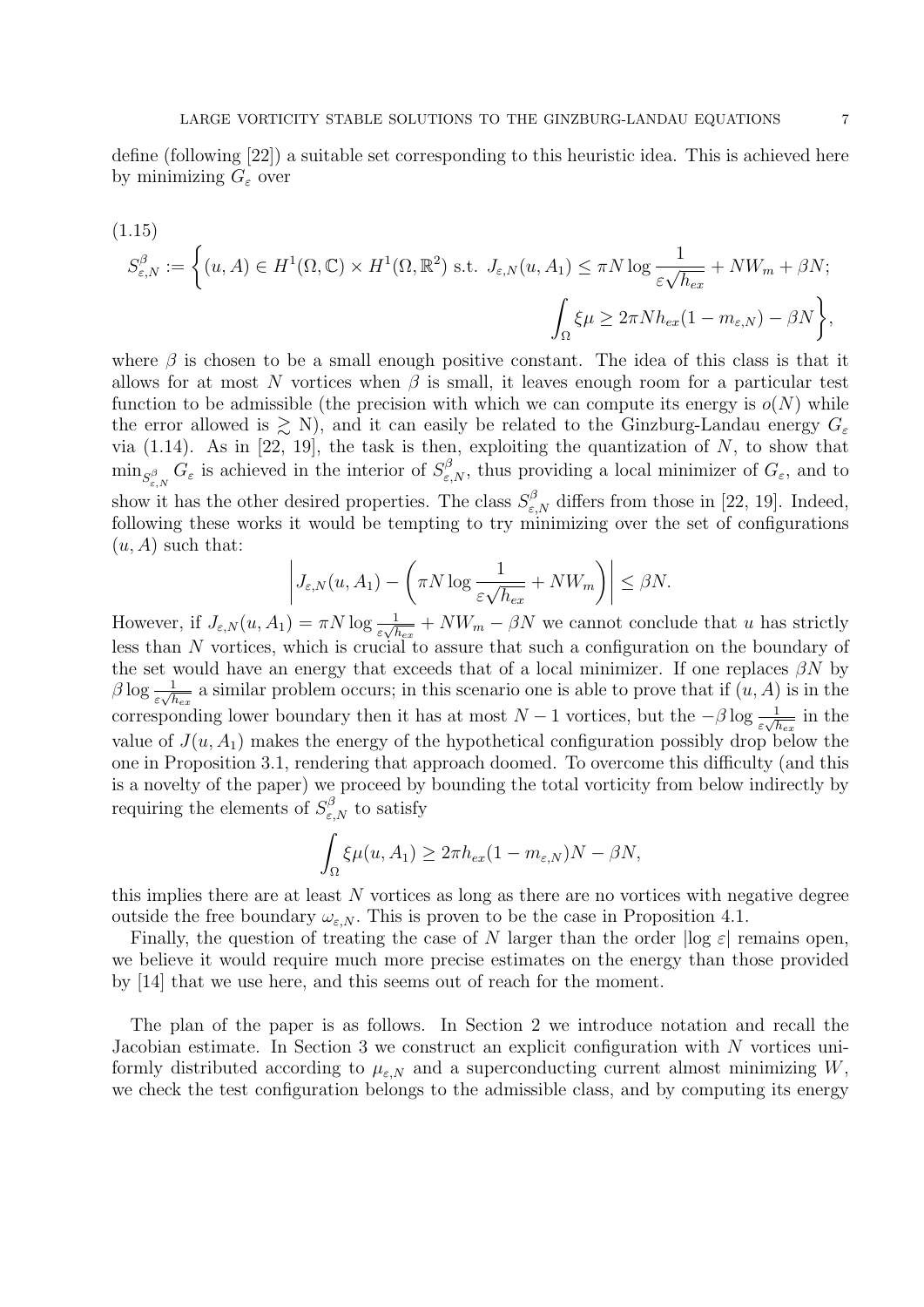$G_{\varepsilon}$ , we obtain an almost optimal upper bound. In Section 4 we analyze general properties of the elements of  $S^{\beta}_{\varepsilon,N}$ , in particular characterize their total vorticity as well as give lower bounds for the different components of the splitting of  $G_{\varepsilon}$ . We conclude with the proof of Theorem 1.1 in Section 5, by showing minimizers do not lie on the boundary of the admissible class.

Acknowledgment: Both authors are supported by S.S's EURYI award.

### 2. Preliminaries

We will mostly work in blown-up coordinates at the characteristic lengthscale  $1/$ √  $\overline{h_{ex}}$ . Let

(2.1) 
$$
\varepsilon' := \varepsilon \sqrt{h_{ex}} \text{ and } x' := \sqrt{h_{ex}} x.
$$

With this notation (1.5) becomes  $N \leq K |\log \varepsilon'|$  in the regime where  $|\log \varepsilon'| \ll h_{ex}$ . The domains  $\Omega_{\varepsilon}$  and  $(\omega_{\varepsilon,N})'$  correspond to  $\Omega$  and  $\omega_{\varepsilon,N}$  in the blown-up coordinates x'. We transform the rest of the variables in a natural fashion, that is

(2.2) 
$$
u'(x') = u(x), \ \xi'(x') = \xi(x) \text{ and } A'(x') = \frac{1}{\sqrt{h_{ex}}}A(x),
$$

for any magnetic potential A.

The blown up currents and measures are defined in terms of these quantities in a clear way, also denoted with a prime.

We define, for  $U \subset \Omega_{\varepsilon}$ , the sets:

(2.3) 
$$
U := \{x \in \Omega_{\varepsilon}/d(x,U) \leq 1\}
$$

$$
(2.4) \qquad \qquad \check{U} := \{ x \in U/d(x, \partial U) \ge 1 \}
$$

and

(2.5) 
$$
\widetilde{U} := \{x \in U/d(x, \partial U) \ge 2\}.
$$

We now recall the basic concentration estimate relating the Jacobian and the total vorticity, `a la Jerrard-Soner [12].

**Theorem 2.1.** (cf. [14], Theorem 5) Assume  $G_{\varepsilon}(u_{\varepsilon}, A_{\varepsilon}) \lesssim (\varepsilon')^{-s}$ , where  $s < 1$ . Then there exists a measure  $\nu'_{\varepsilon}$  that depends only on  $u_{\varepsilon}$  (not on  $A_{\varepsilon}$ ) of the form  $\nu_{\varepsilon} = 2\pi \sum_i d_i \delta_{a_i}$ , for  $d_i \in \mathbb{Z}$  and  $a_i \in \Omega_{\varepsilon}$ , with

,

(2.6) 
$$
\|\mu' - \nu_{\varepsilon}'\|_{(C_0^{0,1}(\Omega_{\varepsilon}))^*} \lesssim (\varepsilon \sqrt{h_{\varepsilon x}})^{\frac{1}{2}} G_{\varepsilon}(u_{\varepsilon}, A_{\varepsilon}),
$$

and there exists a constant  $C_1 > 0$  such that for any measurable set  $E \subseteq \Omega_{\varepsilon}$ 

(2.7) 
$$
|\nu_{\varepsilon}'|(E) \leq C_1 \frac{\int_{\hat{E}} e_{\varepsilon}}{|\log \varepsilon'|}
$$

where

(2.8) 
$$
e_{\varepsilon}(u, A) := |\nabla_A u|^2 + |\nabla \times A|^2 + \frac{(1 - |u|^2)^2}{2(\varepsilon')^2}.
$$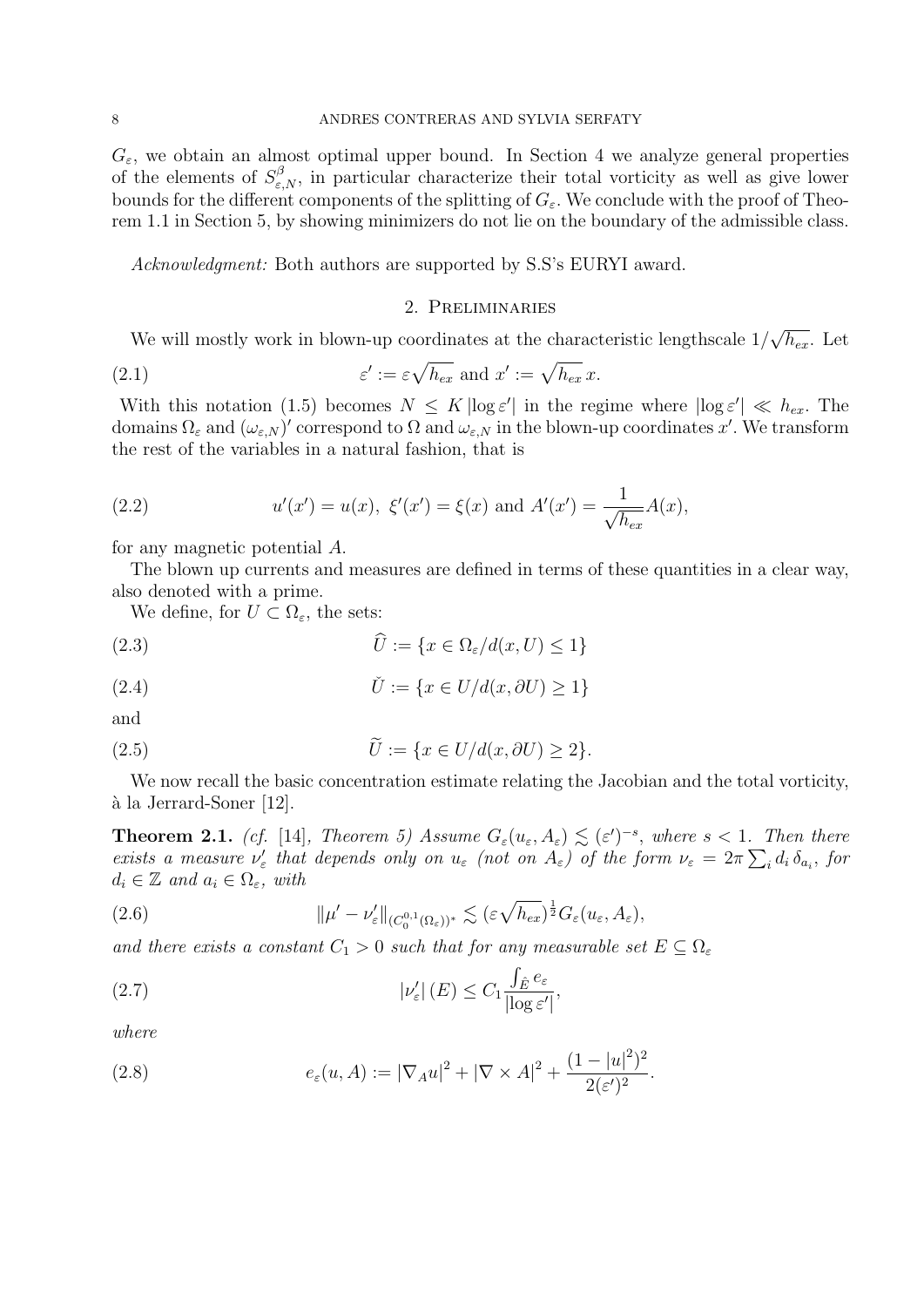### 3. Local minimization class and energy upper bound

As mentioned, we follow the idea of [22], and Chapter 11 of [19], and seek for local minimizers of  $G_{\varepsilon}$  among configurations with "N vortices" by minimizing  $G_{\varepsilon}$  over the class  $S^{\beta}_{\varepsilon,N}$ , cf. (1.15), with  $\beta$  to be determined later. From now on we write  $(u_{\varepsilon}, A_{\varepsilon})$  an element in the Argmin of  $G_{\varepsilon}$  in  $S_{\varepsilon,N}^{\beta}$ . The fact that such a  $(u_{\varepsilon}, A_{\varepsilon})$  actually exists follows from classical arguments (a proof can be adapted from [22] or Chapter 11 in [19]). The task is then to show a minimizer cannot lie on the boundary.

We first show that the classes  $S^{\beta}_{\varepsilon,N}$  are non-empty and provide a priori estimates on the energy of a minimizer in those classes.

**Proposition 3.1.** The classes  $S_{\varepsilon,N}^{\beta}$  are non-empty. Furthermore, if  $(u_{\varepsilon}, A_{\varepsilon})$  is a minimizer of  $G_{\varepsilon}$  over  $S_{\varepsilon,N}^{\beta}$ , then, as  $\varepsilon \to 0$ ,

(3.1) 
$$
G_{\varepsilon}(u_{\varepsilon}, A_{\varepsilon}) \leq G_{\varepsilon}^{N} + \pi N |\log \varepsilon'| + N W_{m} - 2\pi N h_{ex} (1 - m_{\varepsilon, N}) + o(N).
$$

*Proof.* The proof relies on computing the energy of a carefully built test configuration  $(\widehat{u_{\varepsilon}}, \widehat{A_{\varepsilon}})$ . The construction is carried out in Theorem 6 in [14] where the argument makes use of the fact that in their case N corresponds to the number of vortices of a global minimizer. We show here that that the construction still works for  $N$  satisfying  $(1.5)$  and also make explicit why the test configuration belongs to  $S_{\varepsilon,N}^{\beta}$ , an issue not present in the global minimization setting of [14].

In Theorem 6 of [14], a test configuration  $(\widehat{u}_{\varepsilon}, \widehat{A}_{\varepsilon})$  is built in the following way.

Step 1:

For  $M > 0$ , consider a discrete set of points  $\mathcal{P}_{\varepsilon}$ , such that  $\cup_{p \in \mathcal{P}_{\varepsilon}} B(p, M\varepsilon) \subset \omega_{\varepsilon,N}$  and such that  $|\mathcal{P}_{\varepsilon}| = N$ . A current  $\widehat{j}_{\varepsilon}$  is built that satisfies

$$
(3.2)\ \limsup_{\eta\to 0}\frac{1}{m_{\varepsilon,N}h_{\varepsilon x}}\Big|\bigg(\frac{1}{2}\int_{\Omega\setminus\bigcup_{p\in\mathcal{P}_{\varepsilon}}B\big(p,\eta(m_{\varepsilon,N}h_{\varepsilon x})^{-\frac{1}{2}}\big)}\big|\widehat{\jmath_{\varepsilon}}\big|^{2}+\pi N\log\eta\bigg)\leq\min_{\mathcal{A}_{1}}W+o_{\varepsilon}(1).
$$

The current  $\hat{j}_{\varepsilon}$  is constructed under the assumption that  $\Omega$  is convex (Proposition 4.2 and Corollary 7.4 in [14]). In addition it is necessary that the coincidence set  $\omega_{\varepsilon,N}$  be well contained inside  $Ω$ . More precisely one must guarantee

(3.3) dist 
$$
(\omega_{\varepsilon,N}, \Omega^c) \gtrsim (m_{\varepsilon,N} h_{ex})^{-\frac{1}{2}}
$$

In [14] an explicit lower bound for dist  $(\omega_{\varepsilon,N}, \Omega^c)$  was proven in the case where N is the number of vortices corresponding to global minimizers of  $G_{\varepsilon}$ . In our case we recall that (1.5) implies  $m < 1$  and therefore  $\sqrt{1 - m_{\varepsilon,N}}$  is bounded from below by a positive number. From Appendix A in [14], we know that

(3.4) 
$$
\|\nabla h_{\varepsilon,N}\|_{\infty} \lesssim h_{ex} \sqrt{1-m_{\varepsilon,N}}.
$$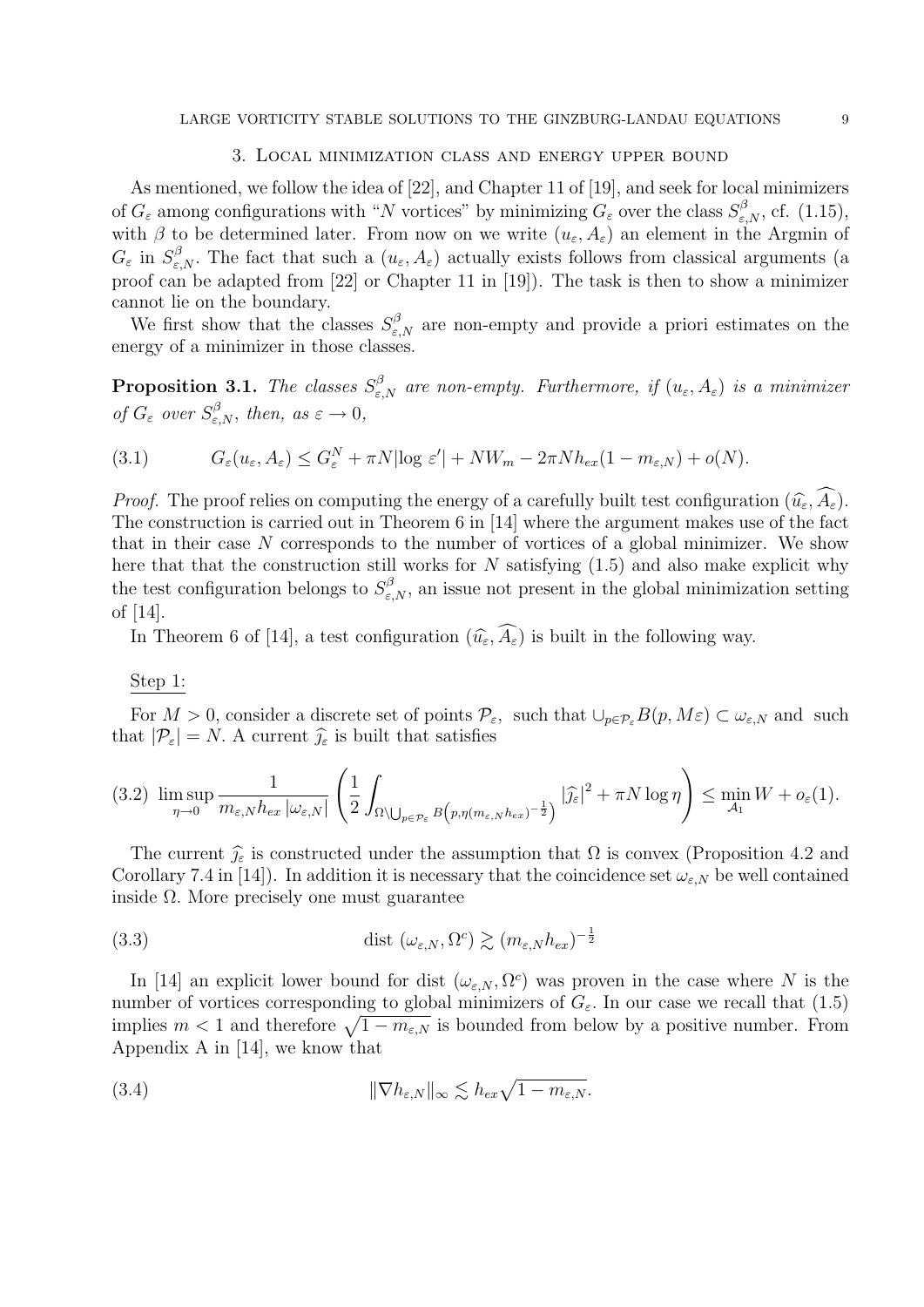Then since  $h_{\varepsilon,N}$  is equal to  $m_{\varepsilon,N}$  h<sub>ex</sub> on  $\omega_{\varepsilon,N}$  and to  $h_{ex}$  on the boundary,  $\xi = h_{ex} - h_{\varepsilon,N}$  and (1.13), one has:

$$
\mathrm{dist}\,\left(\omega_{\varepsilon,N},\Omega^c\right)\gtrsim\frac{\xi_{\max}}{\|\nabla h_{\varepsilon,N}\|_{L^\infty}}\gtrsim\sqrt{1-m_{\varepsilon,N}}.
$$

On the other hand,  $m_{\varepsilon,N} \geq m_0 > 0$ ,  $1 - m_{\varepsilon,N}$  is bounded below, and  $h_{ex} \gg 1$ , therefore

$$
\sqrt{1-m_{\varepsilon,N}} \gtrsim \frac{1}{\sqrt{m_{\varepsilon,N}\,h_{ex}}},
$$

which proves  $(3.3)$  in our case.

Step 2:

The functions  $\widehat{u}_{\varepsilon}$  and  $\widehat{A}_{\varepsilon}$  are then built satisfying

(3.5) 
$$
|\widehat{u_{\varepsilon}}| = 1 \text{ on } \Omega \setminus \cup_{p \in \mathcal{P}_{\varepsilon}} B(p, M\varepsilon).
$$

(3.6) 
$$
\widehat{A_{\varepsilon}} := \widehat{A_{1,\varepsilon}} + \nabla^{\perp} h_{\varepsilon,N},
$$

where  $\widehat{A_{1,\varepsilon}}$  is chosen to satisfy  $\nabla \times \widehat{A_{1,\varepsilon}} = \mu_{\varepsilon,N}$  and

(3.7) 
$$
\frac{1}{2} \int_{B(p,M\varepsilon)} \left| \nabla_{\widehat{A_{1,\varepsilon}}}\widehat{u_{\varepsilon}} \right|^2 + \frac{(1-|\widehat{u_{\varepsilon}}|^2)^2}{2\varepsilon^2} = \pi \log M + \gamma + o_M(1) + o_{\varepsilon}(1),
$$

for all  $p \in \mathcal{P}_{\varepsilon}$ , where  $o_M(1)$  is a quantity that goes to zero as  $M \to \infty$ , uniformly with respect to  $\varepsilon$ .

$$
(3.8) \frac{1}{2} \int_{B\left(p,\eta(m_{\varepsilon,N} h_{ex})^{-\frac{1}{2}}\right) \backslash B(p,M_{\varepsilon})} \left|\nabla_{\widehat{A_{1,\varepsilon}}}\widehat{u_{\varepsilon}}\right|^{2} + \frac{(1-|\widehat{u_{\varepsilon}}|^{2})^{2}}{2\varepsilon^{2}} \leq \pi \log\left(\frac{\eta}{\sqrt{m_{\varepsilon,N} h_{ex}} M \varepsilon}\right) + \mathcal{O}(\eta).
$$

(3.9) 
$$
\int_{\Omega} \mu(\widehat{u_{\varepsilon}}, \widehat{A_{1,\varepsilon}}) = \int_{\Omega} \mu_{\varepsilon, N} = 2\pi N, \text{ and } \mu(\widehat{u_{\varepsilon}}, \widehat{A_{1,\varepsilon}}) \equiv 0 \text{ on } (\omega_{\varepsilon, N})^c.
$$

From this it easily follows that  $(\widehat{u_{\varepsilon}}, \widehat{A_{\varepsilon}}) \in S^{\beta}_{\varepsilon, N}$ . Indeed

$$
J_{\varepsilon,N}(\widehat{u_{\varepsilon}},\widehat{A_{1,\varepsilon}}) = \frac{1}{2} \int_{\Omega} \left| \nabla_{\widehat{A_{1,\varepsilon}}}\widehat{u_{\varepsilon}} \right|^{2} + \left| \nabla \times \widehat{A_{1,\varepsilon}} - \mu_{\varepsilon,N} \right|^{2} + \frac{(1 - |\widehat{u_{\varepsilon}}|^{2})^{2}}{2\varepsilon^{2}}
$$
  
= 
$$
\frac{1}{2} \int_{\Omega} \left| \nabla_{\widehat{A_{1,\varepsilon}}}\widehat{u_{\varepsilon}} \right|^{2} + \frac{(1 - |\widehat{u_{\varepsilon}}|^{2})^{2}}{2\varepsilon^{2}}.
$$

Above, the second term disappears because of (3.6).

The identity  $|\nabla_A u|^2 = |\nabla |u||^2 + |u|^2 |j|^2$  implies, together with (3.5) that

$$
\left|\nabla_{\widehat{A}_{1,\varepsilon}}\widehat{u}_{\varepsilon}\right|^2 = |\widehat{j}_{\varepsilon}|^2 \text{ on } \Omega \setminus \cup_{p \in \mathcal{P}_{\varepsilon}} B(p, M\varepsilon).
$$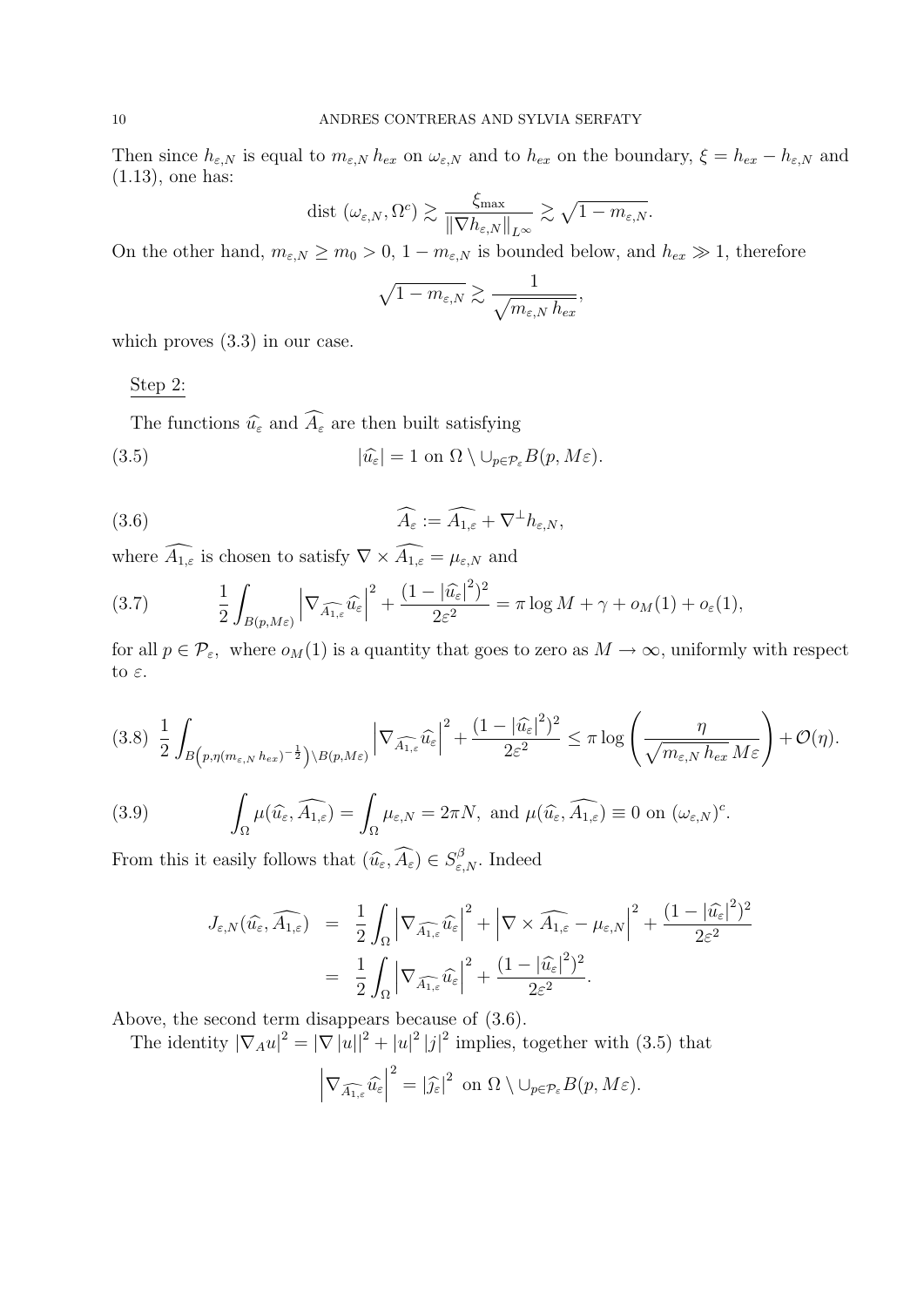Therefore, combining  $(3.2)$ ,  $(3.7)$  and  $(3.8)$ , one gets

$$
J_{\varepsilon,N}(\widehat{u_{\varepsilon}},\widehat{A_{1,\varepsilon}}) \leq \pi N \left| \log \varepsilon \right| + 2\pi N \min_{\mathcal{A}_1} W + \pi N \log \frac{1}{\sqrt{m_{\varepsilon,N} h_{\varepsilon x}}} + N \left( \gamma + o_{\varepsilon}(1) + o_M(1) + \mathcal{O}(\eta) \right).
$$

Next, passing to a subsequence, one can let  $M \to \infty$  as  $\varepsilon \to 0$ , so that the above becomes, after taking  $\eta \to 0$ :

(3.10) 
$$
J_{\varepsilon,N}(\widehat{u_{\varepsilon}}, \widehat{A_{1,\varepsilon}}) \leq \pi N |\log \varepsilon| + 2\pi N \min_{\mathcal{A}_1} W + \pi N \log \frac{1}{\sqrt{m_{\varepsilon,N} h_{\varepsilon x}}} + N\gamma + o(N).
$$

By assumption  $m_{\varepsilon,N} \to m$ , therefore  $N |\log m_{\varepsilon,N}| = N |\log m| + o(N)$ . According to (1.17) and  $(1.18)$  of [14], by scaling, one has

$$
\min_{\mathcal{A}_1} W = \frac{1}{m} \min_{\mathcal{A}_m} W + \frac{1}{4} \log m,
$$

Thus, by definition of  $W_m$  and  $\varepsilon'$ , (3.10) is equal to

(3.11) 
$$
J_{\varepsilon,N}(\widehat{u_{\varepsilon}}, \widehat{A_{1,\varepsilon}}) \leq \pi N |\log \varepsilon'| + NW_m + o(N).
$$

This shows that  $(\widehat{u}_{\varepsilon}, \widehat{A_{1,\varepsilon}})$  satisfies the upper bound in the definition of  $S_{\varepsilon,N}^{\beta}$ . To see it also satisfies the lower bound, we see by (3.9) that

$$
\int_{\Omega} \xi \mu(\widehat{u_{\varepsilon}}, \widehat{A_{1,\varepsilon}}) = \int_{\omega_{\varepsilon,N}} \xi \mu(\widehat{u_{\varepsilon}}, \widehat{A_{1,\varepsilon}}) = \xi_{\max} \int_{\omega_{\varepsilon,N}} \mu(\widehat{u_{\varepsilon}}, \widehat{A_{1,\varepsilon}})
$$
\n
$$
= \xi_{\max} \int_{\Omega} \mu(\widehat{u_{\varepsilon}}, \widehat{A_{1,\varepsilon}}) = \xi_{\max} \int_{\Omega} \mu_{\varepsilon,N} = 2\pi N h_{ex} (1 - m_{\varepsilon,N}).
$$

By (3.11) and (3.12) we obtain that  $(\widehat{u_{\varepsilon}}, \widehat{A_{\varepsilon}}) \in S_{\varepsilon,N}^{\beta}$ .<br>To conclude from the splitting formula (1.14), we

To conclude, from the splitting formula (1.14), we see that

$$
G_{\varepsilon}(\widehat{u_{\varepsilon}},\widehat{A_{\varepsilon}})=G_{\varepsilon}^{N}+J_{\varepsilon,N}(\widehat{u_{\varepsilon}},\widehat{A_{1,\varepsilon}})-\int_{\Omega}\xi\mu(\widehat{u_{\varepsilon}},\widehat{A_{1,\varepsilon}})+\frac{1}{2}\int_{\Omega}(|\widehat{u_{\varepsilon}}|^{2}-1)\left|\nabla h_{\varepsilon,N}\right|^{2}.
$$

The last term is identically zero because  $|\nabla h_{\varepsilon,N}| = 0$  on  $\omega_{\varepsilon,N}$ , while  $|\widehat{u}_{\varepsilon}| = 1$  on  $(\omega_{\varepsilon,N})^c$  by (3.5). Hence by (3.11) and (3.12) again, we see that  $(3.5)$ . Hence, by  $(3.11)$  and  $(3.12)$  again, we see that

$$
G_{\varepsilon}(\hat{u}_{\varepsilon}, \hat{A}_{\varepsilon}) \leq G_{\varepsilon}^N + \pi N |\log \varepsilon'| + NW_m - 2\pi N h_{ex} (1 - m_{\varepsilon,N}) + o(N),
$$

and the proposition is proved.

In the next section, the lower bound component of Theorem 1.1 requires a very precise approximation of the vorticity measure by  $\nu_{\varepsilon}$ . We also need a better control on the rightmost term in the splitting formula (1.14).

**Lemma 3.2.** Let  $(u_{\varepsilon}, A_{\varepsilon})$  be a minimizing pair on  $S_{\varepsilon,N}^{\beta}$ . Assume N and  $h_{ex}$  satisfy (1.5) and (1.6). Then there exists an  $\alpha > 0$  such that

(3.13) 
$$
\|\mu' - \nu_{\varepsilon}'\|_{(C_0^{0,1}(\Omega_{\varepsilon}))^*} = o(\varepsilon^{\alpha})
$$

$$
\Box
$$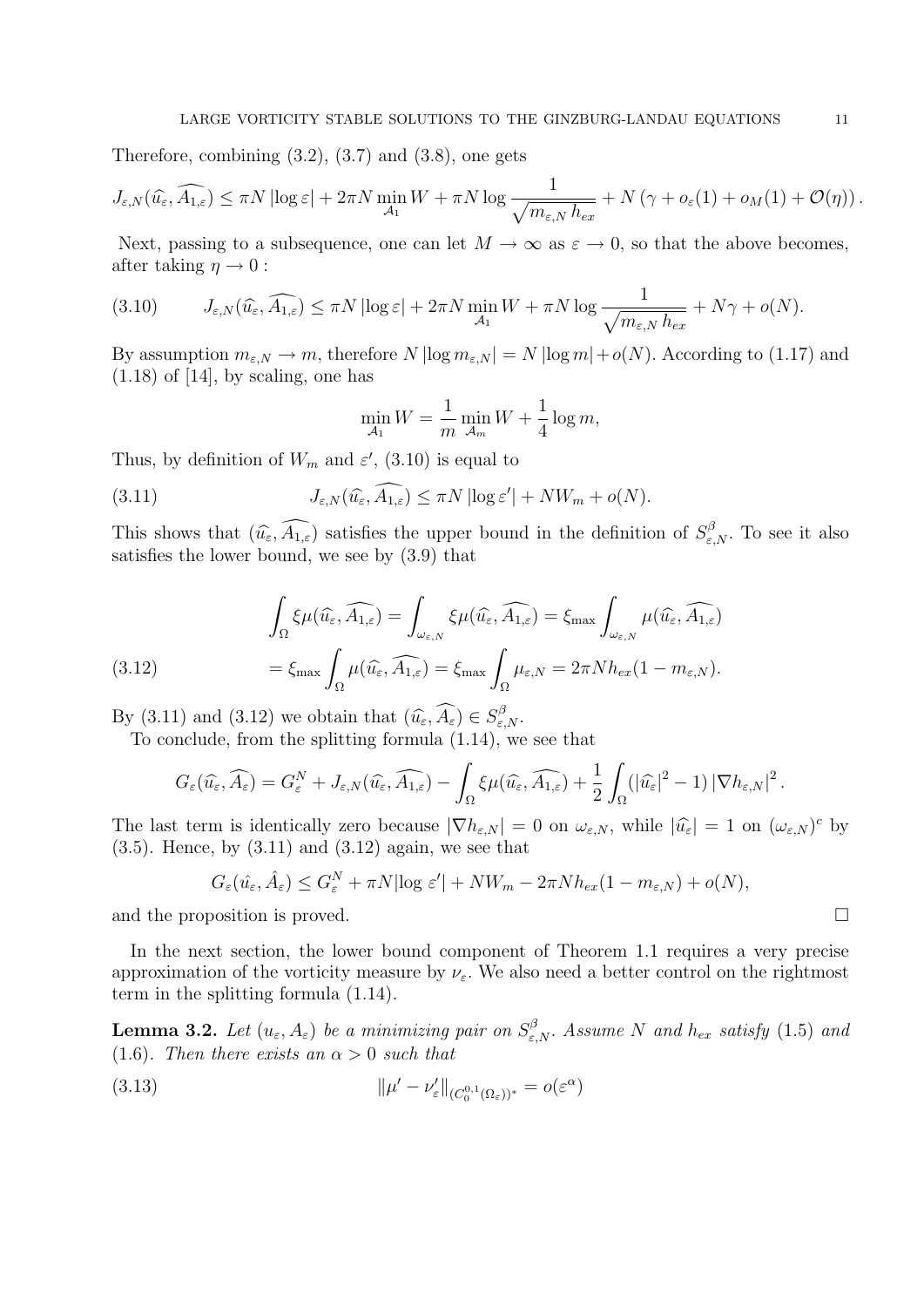and

(3.14) 
$$
\int_{\Omega} (1 - |u_{\varepsilon}|^2) |\nabla h_{\varepsilon,N}|^2 = o(1).
$$

*Proof.* Let us assume first  $h_{ex} \gg |\log \varepsilon|$ . It is easy to see that in this case  $G_{\varepsilon}^{N} \lesssim h_{ex}^{2}$ , while the rest of the positive terms in (3.1) are  $o(h_{ex}^2)$ . Therefore

$$
G_{\varepsilon}(u_{\varepsilon}, A_{\varepsilon}) \lesssim h_{ex}^{2}.
$$

From  $(2.6)$  and  $(1.6)$  we can deduce

$$
(3.15) \t\t\t ||\mu' - \nu'_{\varepsilon}||_{(C_0^{0,1}(\Omega_{\varepsilon}))^*} \lesssim \varepsilon^{\frac{1}{2}} h_{ex}^{\frac{1}{4}} \cdot h_{ex}^2 \lesssim \varepsilon^{\frac{1}{2} - \frac{9}{4}s_0},
$$

The fact that this is  $o(\varepsilon^{\alpha})$  for some  $\alpha > 0$  follows from (1.6). Thus, we have proved (3.13), and (1.7) also follows. For the second assertion, Cauchy-Schwarz yields

$$
\left| \int_{\Omega} (|u_{\varepsilon}|^{2} - 1) |\nabla h_{\varepsilon,N}|^{2} \right| \leq \left( \int_{\Omega} (1 - |u_{\varepsilon}|^{2})^{2} \right)^{\frac{1}{2}} \|\nabla h_{\varepsilon,N}\|_{\infty}^{2} |\Omega|^{\frac{1}{2}} \lesssim \sqrt{\varepsilon^{2} G_{\varepsilon}(u_{\varepsilon}, A_{\varepsilon})} \|\nabla h_{\varepsilon,N}\|_{\infty}^{2}
$$

Using (3.4) and the bound  $h_{ex}^2 \gtrsim G_{\varepsilon}(u_{\varepsilon}, A_{\varepsilon})$ , the above leads to

$$
\int (1-|u_{\varepsilon}|^2) |\nabla h_{\varepsilon,N}|^2 \lesssim \varepsilon h_{ex}^3 \leq \varepsilon^{(1-3s_0)} = o(1),
$$

by (1.6).

The case  $h_{ex} \lesssim |\log \varepsilon|$  can be dealt with similarly.

## 4. FURTHER PROPERTIES OF MINIMIZERS AND LOWER BOUND FOR  $G_{\varepsilon}(u_{\varepsilon}, A_{\varepsilon})$

 $\Box$ 

The next proposition, which is the crucial part of the proof, shows that the elements of  $S_{\varepsilon}^{\beta}$ ε,N have  $N$  vortices and also that the upper bound in  $(3.1)$  is sharp.

We recall that  $\Omega_{\varepsilon}$  and  $\omega'_{\varepsilon,N}$  correspond to  $\Omega$  and  $\omega_{\varepsilon,N}$  in the blown up coordinates. At this point, it is convenient to introduce the notion of "vorticity adapted" family of functions. To that end, for a function  $\psi_{\varepsilon}$ , let  $\omega^{\psi_{\varepsilon}} := \left\{ x \in \Omega_{\varepsilon} \, s.t. \, \psi_{\varepsilon}(x) = \frac{1}{2} |\log \varepsilon'| \right\}$ . We will restrict to considering families  $\{\psi_{\varepsilon}\}_{{\varepsilon}>0}$  such that

(4.1) 
$$
\|\nabla \psi_{\varepsilon}\|_{\infty} = o(|\log \varepsilon'|).
$$

Now, define the class:

$$
\mathcal{VA} \ := \ \left\{ \{ \psi_{\varepsilon} \}_{\varepsilon > 0} \text{ such that } \psi_{\varepsilon} : \Omega_{\varepsilon} \to \mathbb{R}, \psi_{\varepsilon} \text{ satisfies (4.1)}, \omega^{\psi_{\varepsilon}} \supset \omega'_{\varepsilon, N};
$$
  

$$
0 \le \psi_{\varepsilon}(x) < \frac{1}{2} |\log \varepsilon'| \text{ if } x \in \Omega_{\varepsilon} \setminus \omega^{\psi_{\varepsilon}}; \psi_{\varepsilon} = 0 \text{ on } \partial \Omega_{\varepsilon} \right\}
$$

Abusing notation, we sometimes call  $\psi_{\varepsilon}$  a vorticity adapted function when  $\{\psi_{\varepsilon}\}_{{\varepsilon}>0}$  is a vorticity adapted family. This notion will help us in making use of a family of estimates available in [14] in a transparent way. The proof in [14] of such estimates, is presented for a particular vorticity adapted function, while here we use the estimates in their full generality. Ultimately,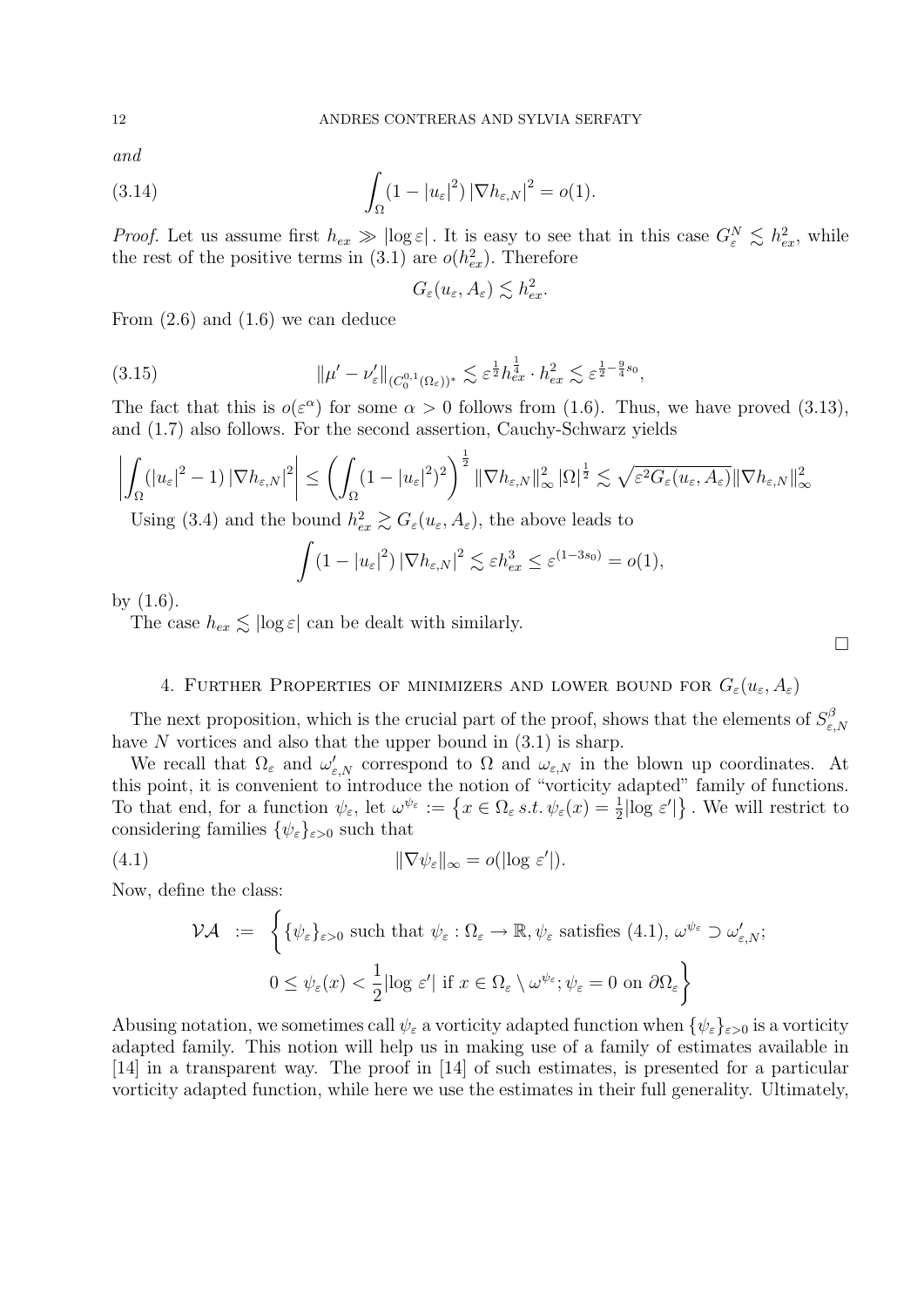these estimates, together with the quantization of the vorticity measure, will prove that  $S_{\varepsilon}^{\beta}$ ε,N consists only of functions with N essential vortices.

In what follows,  $a + or -$  superscript denotes the positive resp. negative part of a function or measure.

**Proposition 4.1.** Let N and  $h_{ex}$  be sequences satisfying (1.5) and (1.6). Assume  $(u^{\varepsilon}, A^{\varepsilon}) \in$  $S_{\varepsilon,N}^{\beta}$  where  $\beta > 0$  is small enough but fixed independent of  $\varepsilon$ . Then, for  $\varepsilon$  small, we have:

(i) There are no vortices with negative associated degree outside the free boundary, *i.e.*:

$$
\nu_{\varepsilon} = \nu_{\varepsilon}^+ \text{ on } (\omega_{\varepsilon,N})^c.
$$

(ii) The total vorticity is N, in other words:

$$
\nu_{\varepsilon}(\Omega) = 2\pi N.
$$

 $(iii)$ 

$$
\int_{\Omega} \xi \mu(u^{\varepsilon}, A_1^{\varepsilon}) \leq 2\pi N h_{ex}(1 - m_{\varepsilon, N}) + o(1).
$$
 (iv)

$$
J_{\varepsilon,N}(u^{\varepsilon}, A_1^{\varepsilon}) \geq \pi N |\log \varepsilon'| + NW_m + o(N).
$$

*Proof.* Recall that  $(u^{\varepsilon}, A^{\varepsilon}) \in S^{\beta}_{\varepsilon, N}$  means that

(4.2) 
$$
J_{\varepsilon,N}(u^{\varepsilon}, A_1^{\varepsilon}) \leq \pi N |\log \varepsilon'| + NW_m + \beta N,
$$

and

(4.3) 
$$
\int_{\Omega} \xi \mu(u^{\varepsilon}, A_1^{\varepsilon}) \geq 2\pi N h_{ex} (1 - m_{\varepsilon, N}) - \beta N.
$$

The proof relies on lower bounds on quantities of the form

(4.4) 
$$
J_{\varepsilon,N}(u^{\varepsilon},A_1^{\varepsilon}) - \int_{\Omega} \psi_{\varepsilon}(\sqrt{h_{ex}} \cdot) \mu(u^{\varepsilon},A_1^{\varepsilon}),
$$

where  $\{\psi_{\varepsilon}\}_{{\varepsilon}>0} \in \mathcal{VA}$ . More precisely, in Steps 3-6 below we derive assertions (i)-(iv) with the aid of sufficiently good lower bounds on (4.4) that are available for pairs  $(u^{\varepsilon}, A^{\varepsilon})$  such that their superconducting current  $j$  is divergence free. We first show that we can reduce to this case by proving (4.6) below for a  $A_0^{\varepsilon}$  such that  $j(u^{\varepsilon}, A_0^{\varepsilon})$  is divergence free.

Step 1: First we claim we may assume that  $(u^{\varepsilon}, A^{\varepsilon})$  satisfies

(4.5) 
$$
\operatorname{div} j(u^{\varepsilon}, A^{\varepsilon}) = 0.
$$

This assumption is justified by the following: we claim there is a  $A_0^{\varepsilon}$  such that div  $j(u^{\varepsilon}, A_0^{\varepsilon}) = 0$ and

$$
J_{\varepsilon,N}(u^{\varepsilon}, A_1^{\varepsilon}) - \int_{\Omega} \psi_{\varepsilon}(\sqrt{h_{ex}} \cdot) \mu(u^{\varepsilon}, A_1^{\varepsilon}) \geq J_{\varepsilon,N}(u^{\varepsilon}, A_{0,1}^{\varepsilon}) - \int_{\Omega} \psi_{\varepsilon}(\sqrt{h_{ex}} \cdot) \mu(u^{\varepsilon}, A_{0,1}^{\varepsilon}) + o(1),
$$
\n(4.6)

holds for any  $\{\psi_{\varepsilon}\}_{{\varepsilon}>0} \in \mathcal{VA}$ . Indeed, letting  $A_0^{\varepsilon}$  be such that  $G_{\varepsilon}(u^{\varepsilon}, A_0^{\varepsilon}) = \min_{A \in H^1(\Omega, \mathbb{R}^2)} G_{\varepsilon}(u^{\varepsilon}, A)$ (such a minimizer is easily seen to exist), by minimality  $(u^{\varepsilon}, A_0^{\varepsilon})$  satisfies the second Ginzburg-Landau equations, that is  $-\nabla^{\perp}(\nabla \times A_0^{\varepsilon}) = (iu^{\varepsilon}, \nabla_{A_0^{\varepsilon}}u^{\varepsilon})$ , whence  $j(u^{\varepsilon}, A_0^{\varepsilon})$  is divergence free.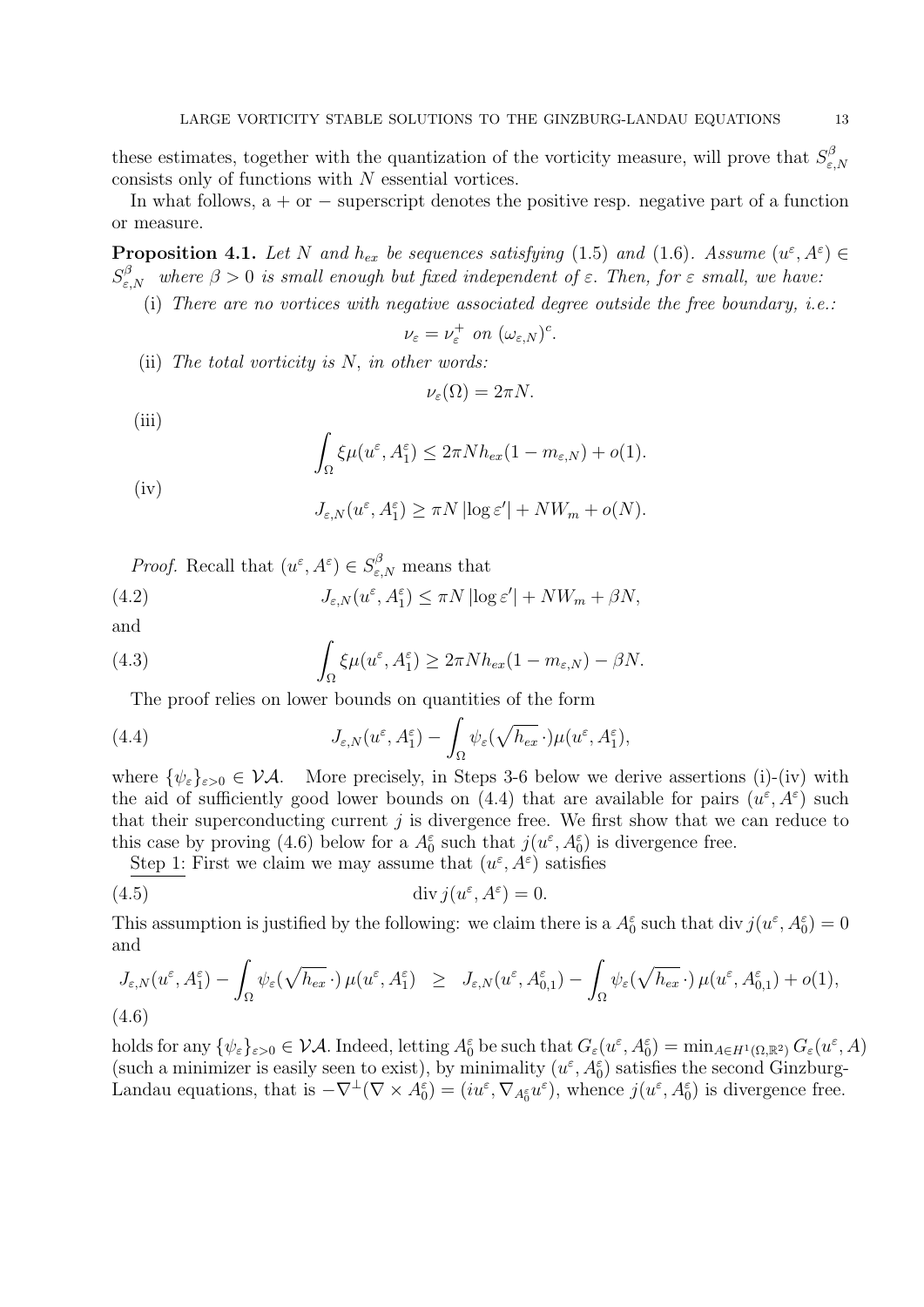By definition of  $A_0^{\varepsilon}$ , we have

(4.7) 
$$
G_{\varepsilon}(u^{\varepsilon}, A_0^{\varepsilon}) \leq G_{\varepsilon}(u^{\varepsilon}, A^{\varepsilon}) \lesssim \max\{h_{ex}^2, h_{ex} |\log \varepsilon'|\},
$$

which follows from the decomposition (1.14) together with  $G_{\varepsilon}^{N} \lesssim \max\{h_{ex}^{2}, h_{ex} \vert \log \varepsilon' \vert\}$  and the definition of  $S_{\varepsilon,N}^{\beta}$ . As in the proof of Lemma 3.2 this upper bound implies

$$
\int_{\Omega} (1 - |u^{\varepsilon}|^2) |\nabla h_{\varepsilon,N}|^2 = o(1).
$$

We can use the splitting formula (1.14) to conclude:

$$
G_{\varepsilon}^N + J_{\varepsilon,N}(u^{\varepsilon}, A_1^{\varepsilon}) - \int_{\Omega} \xi \mu(u^{\varepsilon}, A_1^{\varepsilon}) \geq G_{\varepsilon}^N + J_{\varepsilon,N}(u^{\varepsilon}, A_{0,1}^{\varepsilon}) - \int_{\Omega} \xi \mu(u^{\varepsilon}, A_{0,1}^{\varepsilon}) + o(1).
$$

From this, we can assert that

$$
J_{\varepsilon,N}(u^{\varepsilon}, A_1^{\varepsilon}) - \int_{\Omega} \psi(\sqrt{h_{ex}} \cdot) \mu(u^{\varepsilon}, A_1^{\varepsilon}) \ge J_{\varepsilon,N}(u^{\varepsilon}, A_{0,1}^{\varepsilon}) - \int_{\Omega} \psi_{\varepsilon}(\sqrt{h_{ex}} \cdot) \mu(u^{\varepsilon}, A_{0,1}^{\varepsilon})
$$

$$
- \int_{\Omega} \left( \psi_{\varepsilon}(\sqrt{h_{ex}} \cdot) - \xi \right) \left( \mu(u^{\varepsilon}, A_1^{\varepsilon}) - \mu(u^{\varepsilon}, A_{0,1}^{\varepsilon}) \right) + o(1).
$$

If the field  $h_{ex}$  is not too large, the Jacobian estimate (2.6) implies that the last term is  $o(1)$ . To see this, recall that the measure  $\nu_{\varepsilon}$  in (2.6) does not depend on  $A_{\varepsilon}$  and therefore:

$$
\left| \int_{\Omega} \left( \psi(\sqrt{h_{ex}} \cdot) - \xi \right) \left( \mu(u^{\varepsilon}, A^{\varepsilon}_{0,1}) - \mu(u^{\varepsilon}, A^{\varepsilon}_{1}) \right) \right|
$$
\n
$$
\leq \left| \int_{\Omega} \left( \psi(\sqrt{h_{ex}} \cdot) - \xi \right) \left( \mu(u^{\varepsilon}, A^{\varepsilon}_{0,1}) - d\nu_{\varepsilon} \right) \right| + \left| \int_{\Omega} \left( \psi(\sqrt{h_{ex}} \cdot) - \xi \right) \left( d\nu_{\varepsilon} - \mu(u^{\varepsilon}, A^{\varepsilon}_{1}) \right) \right|
$$
\n
$$
\lesssim \left\| \psi(\sqrt{h_{ex}} \cdot) - \xi \right\|_{\infty} \cdot \max \left\{ \left\| \nu_{\varepsilon} - \mu(u^{\varepsilon}, A^{\varepsilon}_{0,1}) \right\|_{\left( C^{0,1}_{0}(\Omega) \right)^{*}}, \left\| \nu_{\varepsilon} - \mu(u^{\varepsilon}, A^{\varepsilon}_{1}) \right\|_{\left( C^{0,1}_{0}(\Omega) \right)^{*}} \right\}
$$
\n
$$
\lesssim (\|\xi\|_{\infty} + \|\nabla \psi\|_{\infty}) \cdot \left( \sqrt{\varepsilon'} G_{\varepsilon}(u^{\varepsilon}, A^{\varepsilon}) \right) \lesssim (h_{ex} + h_{ex}^{\frac{1}{2}} |\log \varepsilon|) \varepsilon^{\frac{1}{2}} h_{ex}^{\frac{1}{4}} h_{ex}^{2} = o(1),
$$

thanks to (1.6) and (4.7). This proves the claim.

Step 2: Lower bound with vorticity adapted functions. We switch to blown-up coordinates in order to appeal to the proof of Proposition 6.1 in [14]. Recalling that the Jacobian estimate allows us to approximate  $\mu'$  by  $\nu'_{\varepsilon}$ , we can replace bounding below (4.4) by bounding below

$$
J'_{\varepsilon,N}((u^{\varepsilon})', (A_1^{\varepsilon})') - \int_{\Omega_{\varepsilon}} \psi_{\varepsilon} d\nu'_{\varepsilon}.
$$

But it was proved in [14] that there exists a measure  $g'_{\varepsilon}$  depending only on  $((u^{\varepsilon})', (A^{\varepsilon})')$ such that for any vorticity adapted function  $\psi_{\varepsilon}$ , and for some constant  $C_1 > 0$ ,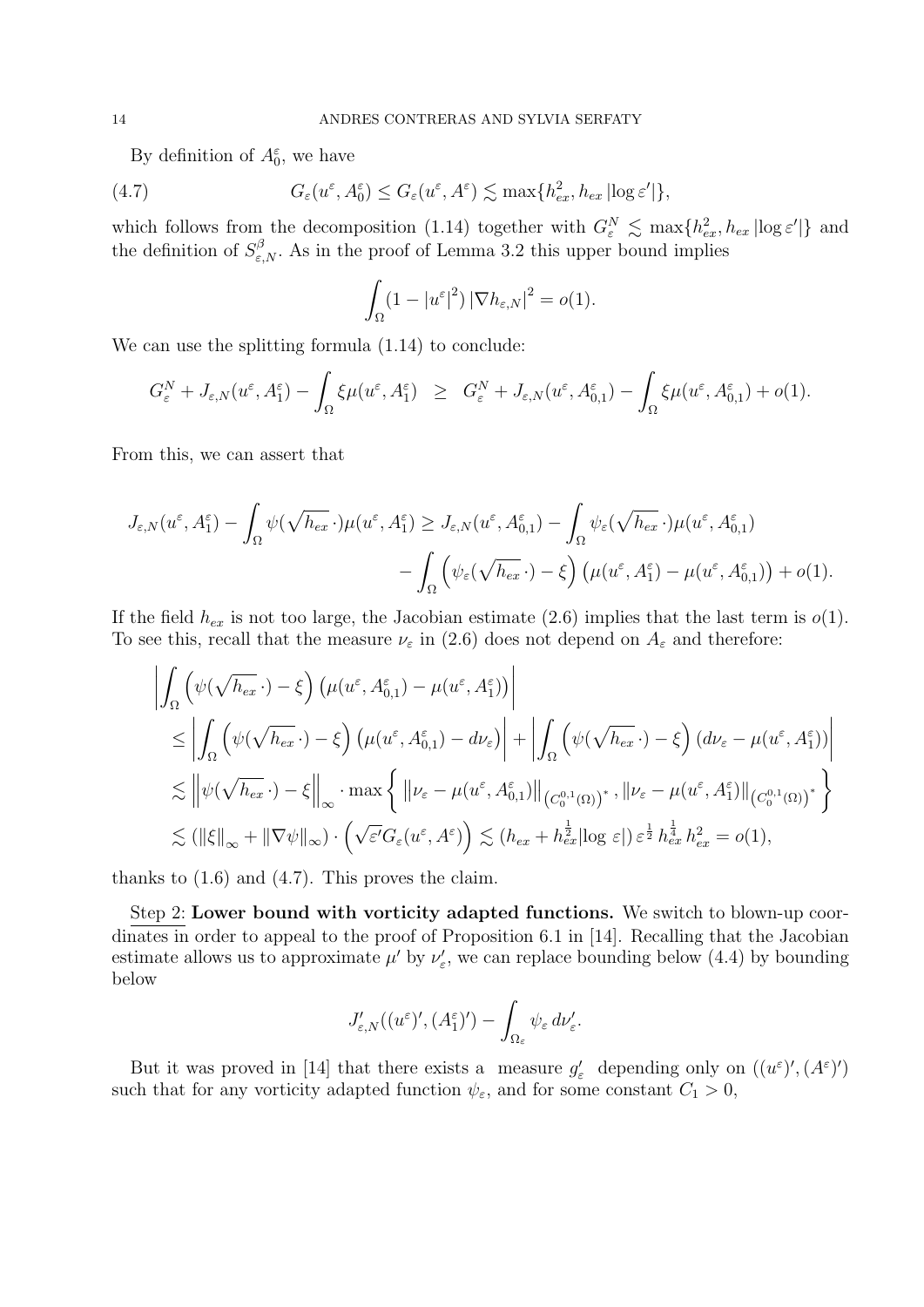$$
J'_{\varepsilon,N}((u^{\varepsilon})', (A_1^{\varepsilon})') - \int_{\Omega_{\varepsilon}} \psi_{\varepsilon} d\nu'_{\varepsilon} \geq \frac{1}{6} \int_{\Omega_{\varepsilon}} \left(1 - \frac{2\psi_{\varepsilon}}{|\log \varepsilon'|}\right) e_{\varepsilon} + \frac{1}{C_1} (g'_{\varepsilon})^+ \left( (\widetilde{\omega'_{\varepsilon,N}})^c \right) + g'_{\varepsilon} \left( (\widetilde{\omega'_{\varepsilon,N}})^c \right) + o(|\omega'_{\varepsilon,N}|),
$$

where  $e_{\varepsilon}$  is as in (2.8).

The argument can be found in (6.28)–(6.35) of [14] where  $\zeta'_{\varepsilon}$  can be replaced by  $\psi_{\varepsilon}$ ; indeed it can be readily checked that the only fact about  $\zeta'_{\varepsilon}$  that was used in the proof was that it was vorticity adapted. Note that here we also use the fact that div  $j(u^{\varepsilon}, A^{\varepsilon}) = 0$ , obtained in Step 1.

We also record the followings facts from [14, 15]

1. There exists a family of disjoint balls  ${B_i}_{i\in I}$  of bounded total radius such that the support of  $\nu'_{\varepsilon}$  is contained in  $\cup_{i\in I}B_i$ , a universal constant  $C_2$  and functions  $\{g^{B_i}_{\varepsilon}\}$  such that if  $\nu'_{\varepsilon}(B_i) < 0$ 

(4.9) 
$$
\int_{B_i} g_{\varepsilon}^{B_i} \geq \frac{1}{8} \left( |\log \varepsilon'| - C_2 \right) |\nu_{\varepsilon}(B_i)| \geq \frac{1}{16} |\log \varepsilon'| |\nu_{\varepsilon}(B_i)|
$$

(The family  ${B_i}_{i\in I}$  is built in [15], where (4.9) is proved in Proposition 3.2)

2. There exists a universal constant  $C_3$  such that

(4.10) 
$$
(g'_{\varepsilon})^{+} \geq \frac{3}{4} \left( \sum_{\{i, \nu'_{\varepsilon}(B_{i}) < 0\}} \left( g_{\varepsilon}^{B_{i}} - C_{3} \right) \mathbf{1}_{B_{i}} \right)
$$

where both sides are understood as measures. (This is a consequence of the definition of  $g'_{\varepsilon}$  in [14], combined with (3.22) in [15] and (4.9)).

3. Let  $P_{\varepsilon}$  be the probability measure on  $L_{loc}^p(\mathbb{R}^2, \mathbb{R}^2)$  which is the push-forward of the normalized uniform measure on  $\omega_{\varepsilon,N}$  by the map  $x \mapsto \sqrt{h_{ex}}j_{\varepsilon}(\sqrt{h_{ex}}(x+\cdot))$ . Let  $x'_{\varepsilon} \in$  $\omega'_{\varepsilon,N}$  where  $d(x'_{\varepsilon},(\omega_{\varepsilon,N})^c) \to +\infty$ . By the definition of  $g'_{\varepsilon}$ , one can see as in the proof of Proposition 6.1 in [14] that if

$$
\forall R > 0, \quad \limsup_{\varepsilon \to 0} \int_{B(x'_{\varepsilon}, R)} dg'_{\varepsilon}(x'_{\varepsilon} + \cdot) < +\infty
$$

then assumption (4.5) together with  $m_{\varepsilon,N} \to m$  implies that  $j((u^{\varepsilon})', (A_1^{\varepsilon})')(x_{\varepsilon}'+\cdot)$ converges in  $L_{loc}^p(\mathbb{R}^2, \mathbb{R}^2)$  for any  $p < 2$  to some  $j \in \mathcal{A}_m$ . Thus, since the field  $h_{ex}$  is not too large (cf.  $(1.6)$ ), Proposition 6.3 in [14] tells us that  $P_{\varepsilon}$  converges weakly to a translation invariant probability measure P on  $L_{loc}^p(\mathbb{R}^2, \mathbb{R}^2)$  such that P-a.e.  $j \in \mathcal{A}_m$ and furthermore (recalling the definitions (1.11) and (2.5))

(4.11) 
$$
g'_{\varepsilon}(\widetilde{\omega'_{\varepsilon,N}}) \ge N\left(\frac{2\pi}{m}\int W(j)\,dP(j) + \gamma + o(1)\right) + o(|\omega'_{\varepsilon,N}|) \ge NW_m + o(N),
$$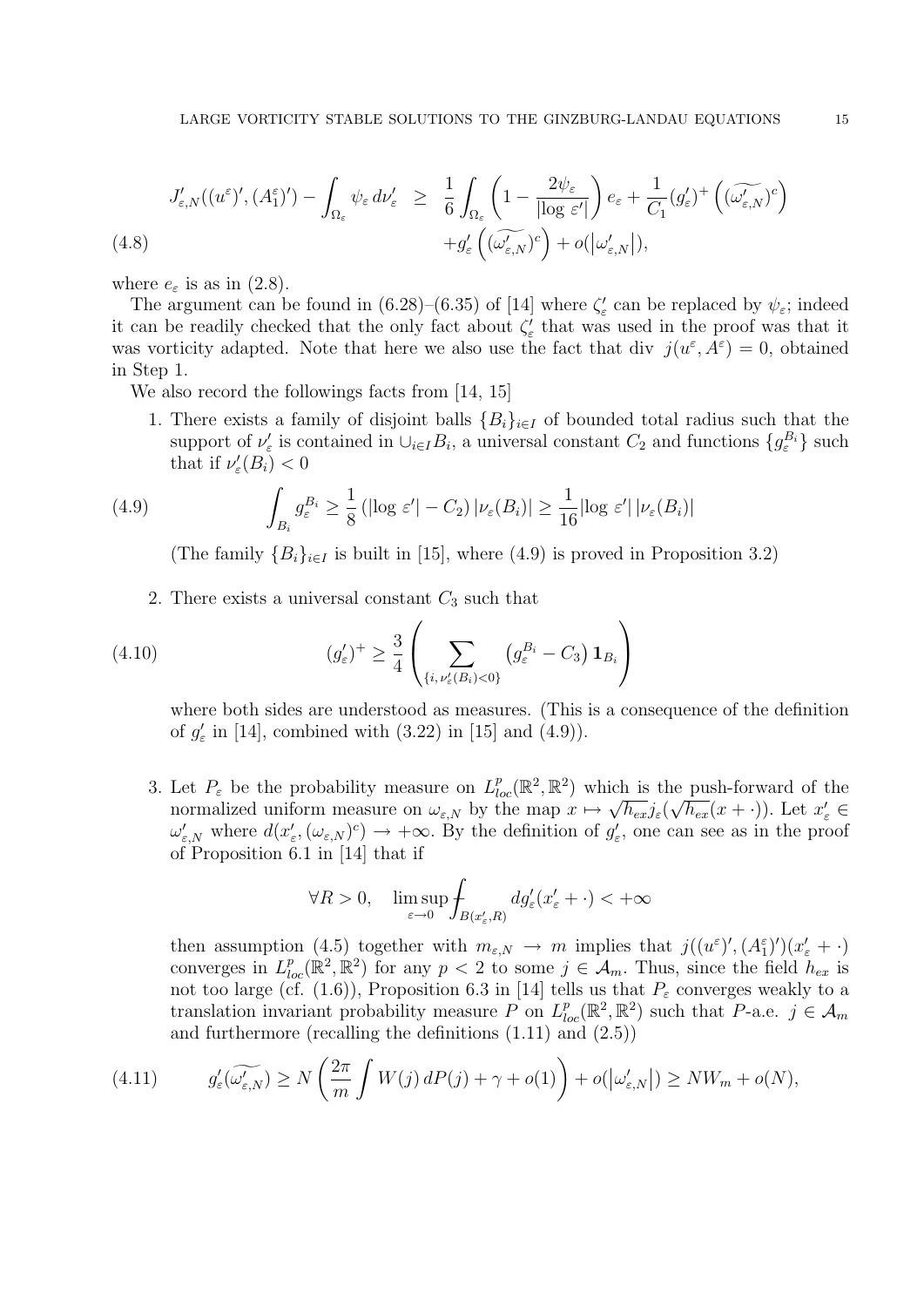since, in view of (1.3)

(4.12) 
$$
\left| \omega_{\varepsilon,N}' \right| = \left| \omega_{\varepsilon,N} \right| h_{ex} = \frac{2\pi N}{m_{\varepsilon,N}} \le \frac{2\pi N}{m_0} = \mathcal{O}(N).
$$

Using (4.8) together with (4.11)–(4.12), we have thus found that for any  $\psi_{\varepsilon} \in \mathcal{VA}$ ,

(4.13) 
$$
J'_{\varepsilon,N}((u^{\varepsilon})', (A_1^{\varepsilon})') - \int_{\Omega_{\varepsilon}} \psi_{\varepsilon} d\nu'_{\varepsilon} \geq \frac{1}{6} \int_{\Omega_{\varepsilon}} \left(1 - \frac{2\psi_{\varepsilon}}{|\log \varepsilon'|}\right) e_{\varepsilon} + NW_m + o(N).
$$

# Step 3: All vortices of  $u^{\varepsilon}$  are contained in a neighborhood of  $\omega_{\varepsilon,N}^{\prime}$ .

We will quite often need to use the fact that for any measurable set  $A$ ,

(4.14) 
$$
\nu'_{\varepsilon}(A) \in 2\pi\mathbb{Z}, \text{ while } |(\nu'_{\varepsilon})^+(A)|, |(\nu'_{\varepsilon})^-(A)|, |\nu'_{\varepsilon}|(A) \in 2\pi\mathbb{N}.
$$

In what remains,  $\alpha$  is set to be the constant

$$
\alpha := \frac{|\log \varepsilon'|}{2h_{ex}(1 - m_{\varepsilon,N})}.
$$

Note that  $\alpha$  depends on  $\varepsilon$  and N but we omit to indicate this dependence. Also, from here on, all the primed quantities denote the blown up versions of the unprimed ones, according to the transformations (2.1) – (2.2). We begin by noticing that  $\alpha \xi' \in \mathcal{VA}$ . Indeed, since  $h_{ex} \gg 1$ , and  $m = \lim_{\varepsilon \to 0} m_{\varepsilon,N} < 1$  one can readily see, using (3.4) and the fact that  $h_{ex}(1-m_{\varepsilon,N}) \gg 1$ , that

(4.15)

$$
\begin{split} \left\| \nabla (\alpha \xi') \right\|_{\infty} &= \mathcal{O} \left( \frac{\left| \log \, \varepsilon' \right|}{h_{ex}(1-m_{\varepsilon,N})} \right) \cdot \left\| \nabla \xi \right\|_{\infty} \cdot \frac{1}{\sqrt{h_{ex}}} = \mathcal{O} \left( \frac{\left| \log \, \varepsilon' \right|}{\left( h_{ex} \right)^{\frac{3}{2}} (1-m_{\varepsilon,N})} \right) \cdot \left\| \nabla h_{\varepsilon,N} \right\|_{\infty} \\ &\lesssim \mathcal{O} \left( \frac{\left| \log \, \varepsilon' \right|}{\left( h_{ex} \right)^{\frac{3}{2}} (1-m_{\varepsilon,N})} \right) h_{ex} \sqrt{1-m_{\varepsilon,N}} \lesssim \mathcal{O} \left( \frac{\left| \log \, \varepsilon' \right|}{\sqrt{h_{ex}(1-m_{\varepsilon,N})}} \right) = o(\left| \log \varepsilon' \right|). \end{split}
$$

By  $(4.2)$ ,  $(4.3)$  and definition of  $\alpha$ , we find that

$$
(4.16) \quad J'_{\varepsilon,N}((u^{\varepsilon})', (A_1^{\varepsilon})') - \alpha \int_{\Omega_{\varepsilon}} \xi' \mu'((u^{\varepsilon})', (A_1^{\varepsilon})')
$$
  

$$
\leq \pi N |\log \varepsilon'| + N W_m + \beta N - \alpha (2\pi N h_{ex} (1 - m_{\varepsilon,N}) - \beta N)
$$
  

$$
= (1 + \alpha)\beta N + N W_m.
$$

Conversely, the bound (4.13) applied to  $\psi_{\varepsilon} = \alpha \xi'$  together with (4.16) will allow us to rule out the presence of vortices with negative degrees where  $\xi'$  is small. In turn, we shall see that this implies an upper bound on the total vorticity  $\nu_{\varepsilon}(\Omega_{\varepsilon}).$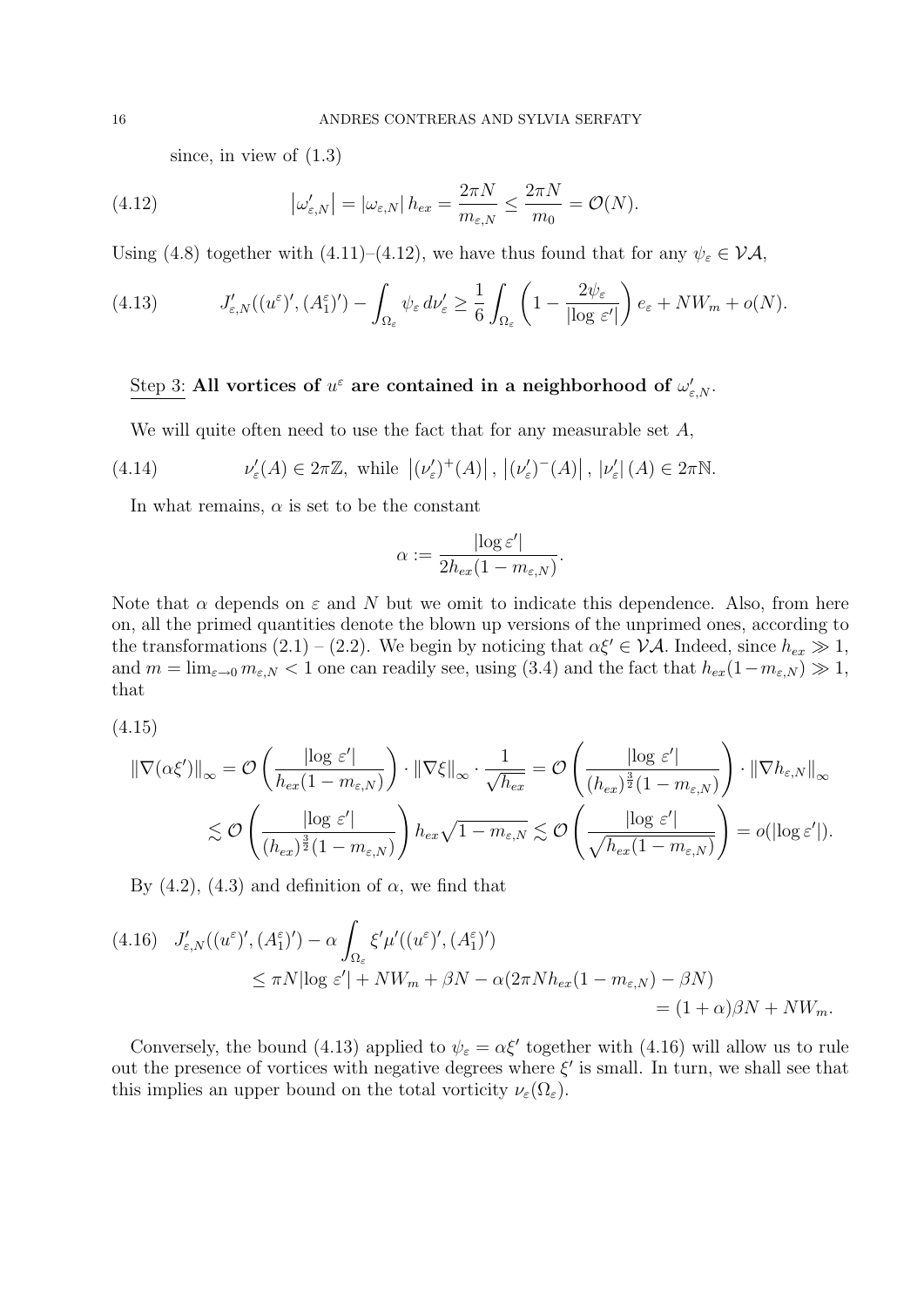As announced, we apply (4.13) to  $\psi_{\varepsilon} = \alpha \xi'$  which is indeed vorticity adapted, combining with the Jacobian estimate  $(2.6)$ ,  $(4.16)$  and  $(4.13)$  we obtain that

$$
(1+\alpha)\beta N + NW_m \geq J'_{\varepsilon,N}((u^{\varepsilon})', (A_1^{\varepsilon})') - \alpha \int_{\Omega_{\varepsilon}} \xi' \mu'((u^{\varepsilon})', (A_1^{\varepsilon})')
$$
  
\n
$$
\geq J'_{\varepsilon,N}((u^{\varepsilon})', (A_1^{\varepsilon})') - \alpha \int_{\Omega_{\varepsilon}} \xi' d\nu'_{\varepsilon} + \mathcal{O}\left(\|\nabla(\alpha \xi')\|_{\infty} \|\mu' - \nu'_{\varepsilon}\|_{(C_0^{0,1}(\Omega_{\varepsilon}))^*}\right)
$$
  
\n
$$
(4.17) \geq \frac{1}{6} \int_{\Omega_{\varepsilon}} \left(1 - \frac{2\alpha \xi'}{|\log \varepsilon'|}\right) e_{\varepsilon} + NW_m + o(N) + \mathcal{O}\left(|\log \varepsilon'| \varepsilon^{\frac{1}{2}} h_{\varepsilon x}^{\frac{1}{4}} G_{\varepsilon}(u^{\varepsilon}, A^{\varepsilon})\right).
$$

The last term is  $o(1)$  because  $G_{\varepsilon}(u^{\varepsilon}, A^{\varepsilon}) \lesssim \max\{h_{ex}^2, h_{ex} | \log \varepsilon' | \}$  and  $h_{ex}$  satisfies (1.6). Thus, we obtain

(4.18) 
$$
\frac{1}{6} \int_{\Omega_{\varepsilon}} \left(1 - \frac{2\alpha \xi'}{|\log \varepsilon'|}\right) e_{\varepsilon} \leq \beta (1 + \alpha) N + o(N).
$$

For any  $Z > 0$  small, we introduce the following neighborhood of  $\partial\Omega$ :

$$
U^{Z} := \left\{ x'/\xi'(x') \le \left(1 - \frac{6C_1\left(K + \frac{c|\Omega|(1-m_{\varepsilon,N})}{2\pi}\right)Z}{\pi}\right) h_{ex}(1-m_{\varepsilon,N})\right\},\,
$$

where  $C_1$  and K are the constants in (2.7) and (1.5) respectively. From the definition of  $\alpha$ , it follows that

$$
1 - \frac{2\alpha\xi'}{|\log \varepsilon'|} \ge \frac{6C_1\left(K + \frac{c|\Omega|(1-m_{\varepsilon,N})}{2\pi}\right)\beta}{\pi} \mathbf{1}_{U^{\beta}}.
$$

Using this together with  $(2.7)$ , we obtain  $(cf. (2.4))$ 

$$
\int_{\Omega_{\varepsilon}} \left(1 - \frac{2\alpha \xi'}{|\log \varepsilon'|}\right) e_{\varepsilon} \geq \frac{6C_1 \left(K + \frac{c|\Omega|(1 - m_{\varepsilon,N})}{2\pi}\right) \beta}{\pi} \int_{U^{\beta}} e_{\varepsilon}
$$
\n
$$
\geq \frac{6\left(K + \frac{c|\Omega|(1 - m_{\varepsilon,N})}{2\pi}\right) \beta}{\pi} |\nu_{\varepsilon}'| (\check{U}^{\beta}) |\log \varepsilon'|.
$$
\n(4.19)

On the other hand, by (1.5),  $N \leq K |\log \varepsilon'|$  and  $\frac{\alpha N}{|\log \varepsilon'|} \leq \frac{c |\Omega|}{2\pi (1-m)}$  $\frac{c|\Omega|}{2\pi(1-m_{\varepsilon,N})}$ , so combining  $(4.18)$ and (4.19), we get  $\frac{|\nu_{\varepsilon}'|(\check{U}^{\beta})}{\pi} \leq 1 + o\left(\frac{N}{|\log N|}\right)$  $\left(\frac{N}{\log \varepsilon'}\right)$  < 2 (for  $\varepsilon$  small enough), which implies

$$
|\nu'_{\varepsilon}| \left( \check{U^{\beta}} \right) = 0,
$$

in light of (4.14).

# Step 4: There are no vortices with negative degree outside  $\omega'_{\varepsilon,N}$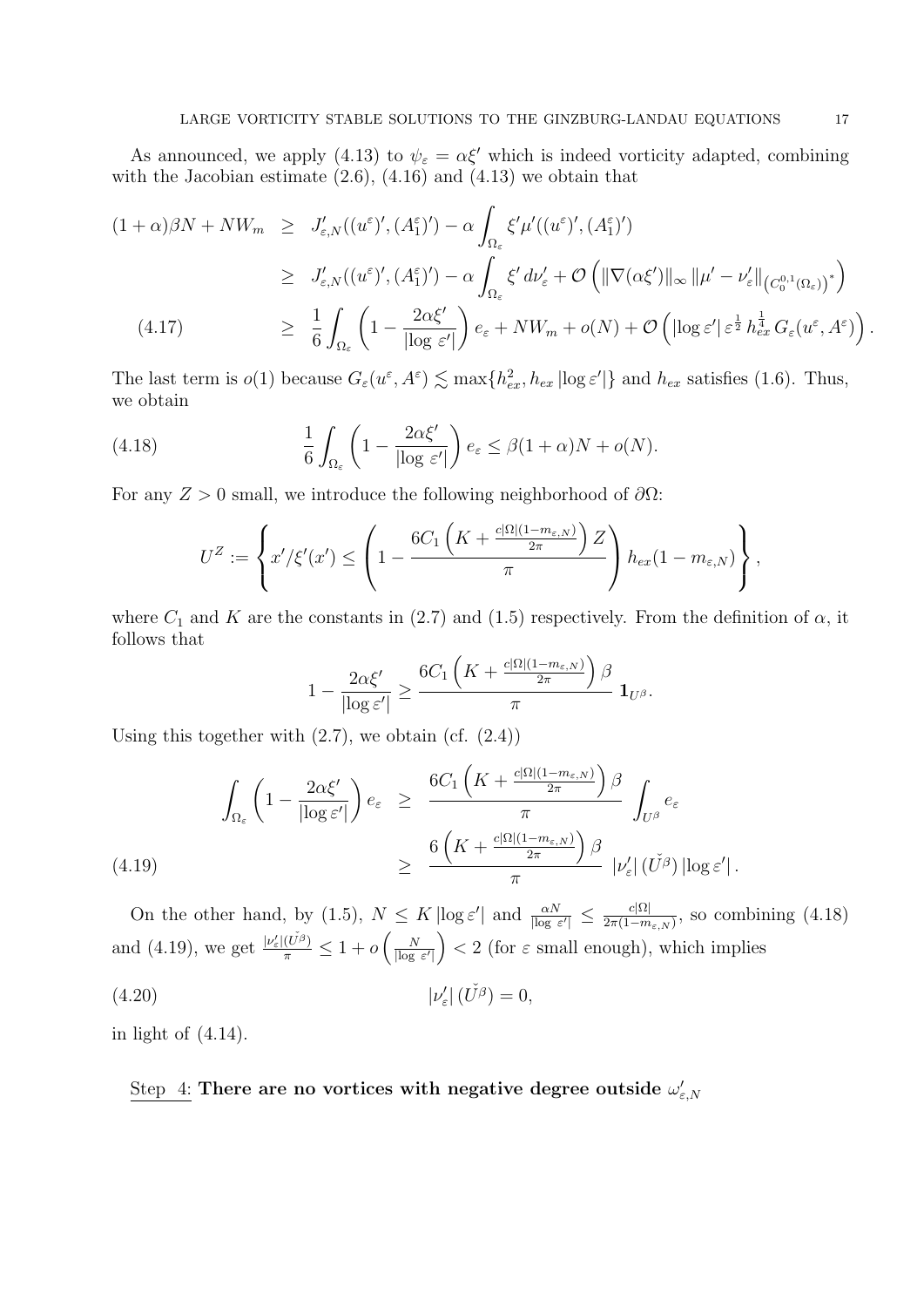We turn to the proof of item (i). We invoke (4.8) applied to  $\alpha \xi'$  and (4.11)–(4.12) again to get

$$
J'_{\varepsilon,N}((u^{\varepsilon})', (A_1^{\varepsilon})') - \int_{\Omega_{\varepsilon}} \alpha \xi' d\nu'_{\varepsilon} \geq \frac{1}{C_1} (g'_{\varepsilon})^+ ((\widetilde{\omega'_{\varepsilon,N}})^c) + NW_m + o(N),
$$

which, arguing as in (4.17) yields

(4.21) 
$$
(1+\alpha)\beta N + o(N) \geq \frac{1}{C_1} (g'_{\varepsilon})^+ ((\widetilde{\omega'_{\varepsilon,N}})^c).
$$

Recall that from (1.5) we have  $\alpha\beta N \lesssim \beta \left|\log \varepsilon'\right| \left(\frac{N}{h_{ex}}\right) \lesssim \beta \left|\log \varepsilon'\right|$  hence  $(1+\alpha)\beta N + o(N) \lesssim$  $\beta |\log \varepsilon'| + o(|\log \varepsilon'|).$ 

On the other hand, from (4.9) and (4.10) one can bound  $(g'_{\varepsilon})^+((\omega'_{\varepsilon,N})^c)$  from below by (letting C denote a generic positive constant)

$$
(g'_{\varepsilon})^+((\widetilde{\omega'_{\varepsilon,N}})^c) \ge C |\log \varepsilon'| \Big|\nu_{\varepsilon}^-((\widetilde{\omega'_{\varepsilon,N}})^c)\Big| - \frac{C_3}{2\pi} \sum_{i \in I} |B_i| \gtrsim |\log \varepsilon'| \Big|\nu_{\varepsilon}^-((\widetilde{\omega'_{\varepsilon,N}})^c)\Big|.
$$

Going back to (4.21), this implies  $\beta + o(1) \ge C$  $\nu_{\varepsilon} \left( (\widetilde{\omega_{\varepsilon,N}})^{c} \right) \Big|$ , where C is a positive constant independent of  $\beta$  and  $\varepsilon$ . Since  $|\nu_{\varepsilon}| \in 2\pi\mathbb{N}$ , we may choose  $\beta$  small so that for any  $\varepsilon$ small enough, it imposes

(4.22) 
$$
\left| (\nu_{\varepsilon}')^{-} \left( (\widetilde{\omega_{\varepsilon,N}})^c \right) \right| = 0.
$$

Since  $(\widetilde{\omega'_{\varepsilon,N}})^c$  contains  $(\omega'_{\varepsilon,N})^c$ , we have thus proved item (i).

## Step 5: The total vorticity of  $u^{\varepsilon}$  is N

We proceed, once more, applying (4.13) only this time to a vorticity adapted function  $\psi_{\varepsilon}$ such that  $\omega^{\psi_{\varepsilon}} \supseteq \Omega_{\varepsilon} \setminus U^{\beta}$ . Such a function exists. Indeed, by (4.15), for  $x \in \partial(\Omega_{\varepsilon} \setminus U^{\beta})$ we have  $|\alpha \xi'(x)| \le o(|\log \varepsilon'|) d(x, \partial \Omega_{\varepsilon})$  while  $\alpha \xi'(x) = \frac{1}{2}(1 - \mathcal{O}(1)\beta)|\log \varepsilon'|$ . It follows that  $d(\partial(\Omega_{\varepsilon}\setminus U^{\beta}),\partial\Omega_{\varepsilon})\gg 1$  as  $\varepsilon\to 0$  (if  $\beta$  is a small enough constant), and thus  $d(\partial(\widehat{\Omega_{\varepsilon}\setminus U^{\beta}}),\partial\Omega_{\varepsilon})\gg 1$ 1. One can therefore build a family of functions  $\psi_{\varepsilon}$  which are equal to  $\frac{1}{2}$ log  $\varepsilon'$  in  $\widehat{\Omega_{\varepsilon}\setminus U^{\beta}}$  $\Omega_{\varepsilon} \setminus U^{\varepsilon}$ , which vanish on  $\partial \Omega_{\varepsilon}$  and satisfy  $\|\nabla \psi_{\varepsilon}\|_{\infty} = o(\log \varepsilon')$ , i.e. belongs to  $\mathcal{VA}$ .

Applying (4.13) to that family yields

$$
J'_{\varepsilon,N}((u^{\varepsilon})', (A_1^{\varepsilon})') - \int_{\Omega_{\varepsilon}} \psi_{\varepsilon} d\nu'_{\varepsilon} \geq NW_m + o(N).
$$

We can then appeal to  $(3.13)$  again to obtain

$$
J'_{\varepsilon,N}((u^{\varepsilon})', (A_1^{\varepsilon})') - \int_{\Omega_{\varepsilon}} \psi_{\varepsilon} \mu'((u^{\varepsilon})', (A_1^{\varepsilon})')
$$
  

$$
\geq J'_{\varepsilon,N}((u^{\varepsilon})', (A_1^{\varepsilon})') - \int_{\Omega_{\varepsilon}} \psi_{\varepsilon}^{\beta} d\nu'_{\varepsilon} + \mathcal{O}(\|\nabla \psi_{\varepsilon}\|_{\infty} \varepsilon^{\alpha}) \geq N W_m + o(N).
$$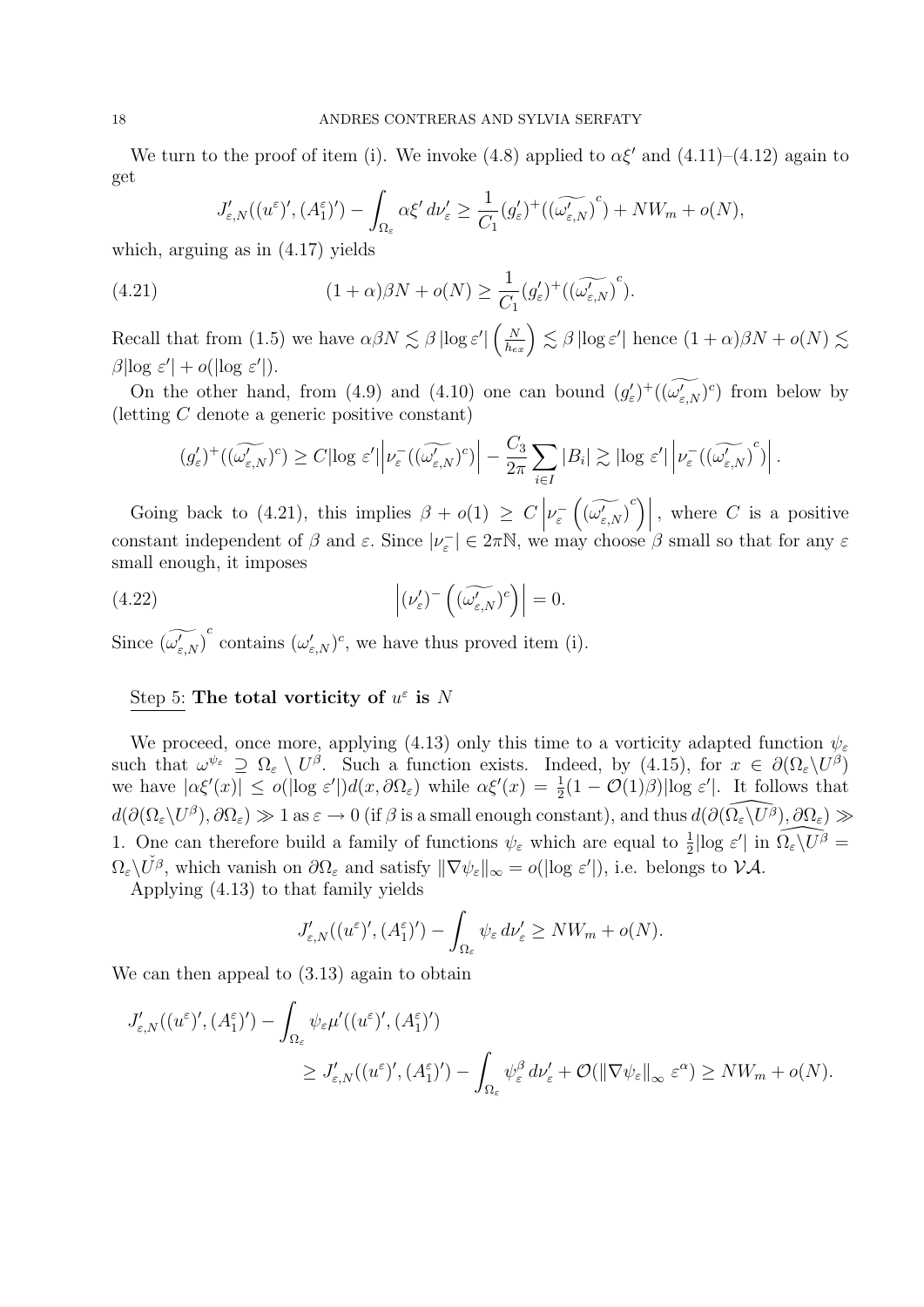Since  $(u^{\varepsilon}, A^{\varepsilon}) \in S^{\beta}_{\varepsilon,N}$ , we must have

(4.23) 
$$
\pi N \left| \log \varepsilon' \right| + \beta N \geq J'_{\varepsilon, N}((u^{\varepsilon})', (A_1^{\varepsilon})') - NW_m \geq \int_{\Omega_{\varepsilon}} \psi_{\varepsilon} d\nu'_{\varepsilon} + o(N).
$$

Now, by (4.20) and definition of  $\psi_{\varepsilon}$ 

(4.24) 
$$
\int_{\Omega_{\varepsilon}} \psi_{\varepsilon} d\nu_{\varepsilon}' = \int_{\Omega_{\varepsilon} \setminus \check{U^{\beta}}} \psi_{\varepsilon} d\nu_{\varepsilon}' = \int_{\Omega_{\varepsilon} \setminus \check{U^{\beta}}} \frac{1}{2} |\log \varepsilon'| d\nu_{\varepsilon}' = \frac{1}{2} |\log \varepsilon'| \nu_{\varepsilon}'(\Omega_{\varepsilon} \setminus \check{U^{\beta}}).
$$

Plugging this into (4.23) leads us to

$$
N + \frac{\beta}{\pi} \frac{N}{|\log \varepsilon'|} \ge \frac{1}{2\pi} \nu_{\varepsilon}'(\Omega_{\varepsilon} \setminus U^{\check{\beta}}) + o\left(\frac{N}{|\log \varepsilon'|}\right).
$$

Since N is taken satisfying (1.5), if  $\beta$  is chosen small enough, the above implies that for  $\varepsilon$ small enough,

(4.25) 
$$
N \ge \frac{\nu_{\varepsilon}'(\Omega_{\varepsilon} \setminus U^{\beta})}{2\pi} = \frac{\nu_{\varepsilon}'(\Omega_{\varepsilon})}{2\pi},
$$

because of (4.14) and (4.20). We now show that there is actually equality in (4.25). To that end we first prove

$$
\int_{\Omega_{\varepsilon}} \xi' \mu((u^{\varepsilon})', (A_1^{\varepsilon})') \leq \nu_{\varepsilon}(\Omega_{\varepsilon}) \xi'_{\max} + o(1).
$$

This is not immediately clear since  $\xi$  is not constant and  $\nu_{\varepsilon}$  is not necessarily equal to  $\nu_{\varepsilon}^+$ . However, from  $(1.6)$  and  $(2.6)$ , we have

$$
\int \xi' \mu((u^{\varepsilon})', (A_1^{\varepsilon})') = \int_{\Omega_{\varepsilon}} \xi' d\nu_{\varepsilon}' + \mathcal{O}(\varepsilon^{\frac{1}{2}} h_{ex}^{\frac{1}{4}+2} |\nabla \xi'|_{\infty}) = \int_{\widetilde{\omega'_{\varepsilon,N}}} \xi' d\nu_{\varepsilon}' + \int_{\widetilde{\omega'_{\varepsilon,N}}} \xi' d\nu_{\varepsilon}' + o(\varepsilon^{\alpha}).
$$

On the other hand, from (4.22),

$$
\int_{(\widetilde{\omega'_{\varepsilon,N}})}^c \xi' d\nu'_{\varepsilon} = \int_{(\widetilde{\omega'_{\varepsilon,N}})}^c \xi' d(\nu'_{\varepsilon})^+ \leq \xi_{\max}(\nu'_{\varepsilon})^+((\widetilde{\omega'_{\varepsilon,N}})^c).
$$

Also,

$$
\int_{(\widetilde{\omega'_{\varepsilon,N}})} \xi' \, d\nu'_{\varepsilon} = \xi_{\max} \nu'_{\varepsilon}(\widetilde{\omega_{\varepsilon,N}}')
$$

because  $\xi' = \xi_{\text{max}}$  on  $(\omega'_{\varepsilon,N})$ . Collecting these estimates we are led to

$$
(4.26)\quad \int_{\Omega_{\varepsilon}} \xi' \mu'((u^{\varepsilon})', (\hat{A}_1^{\varepsilon})') \leq \xi_{\max} \left( \nu_{\varepsilon}'(\widetilde{\omega_{\varepsilon,N}'}) + (\nu_{\varepsilon}')^+(\widetilde{(\omega_{\varepsilon,N}'})^c) \right) + o(1) = \xi_{\max} \nu_{\varepsilon}'(\Omega_{\varepsilon}) + o(1)
$$

where the last equality follows from (4.22). Consequently  $\nu'_{\varepsilon}(\Omega_{\varepsilon}) > 2\pi(N-1)$ , for otherwise we would have  $(cf. (1.13))$ 

$$
\int_{\Omega_{\varepsilon}} \xi' \mu'((u^{\varepsilon})', (A_1^{\varepsilon})') \leq 2\pi (N-1)\xi_{\max} + o(1) = 2\pi (N-1)h_{ex}(1 - m_{\varepsilon,N}) + o(1)
$$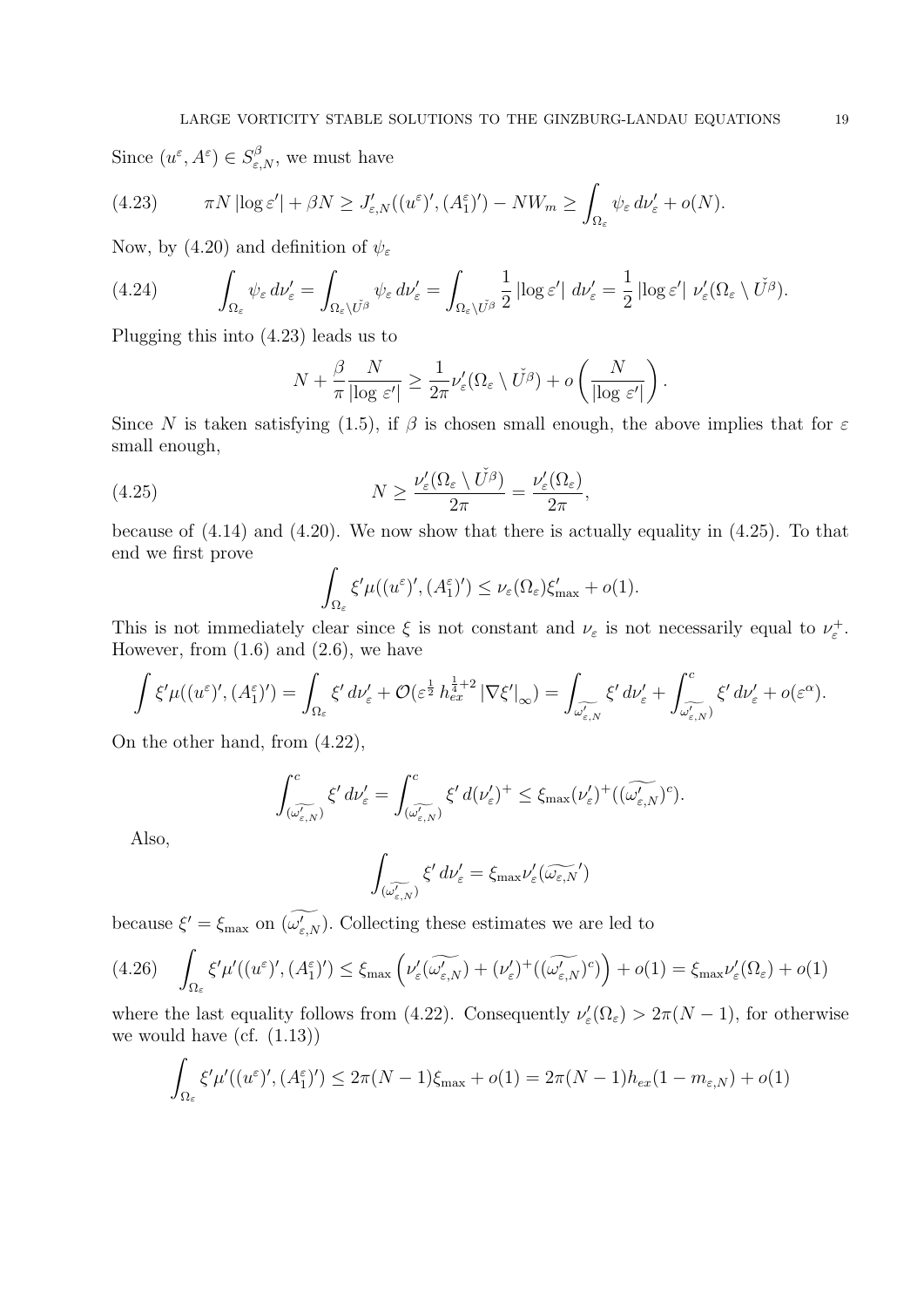and the right-hand side is strictly smaller than  $2\pi N h_{ex}(1 - m_{\epsilon,N}) - \beta N$ , if  $\beta$  is small enough, by virtue of (1.5). This contradicts  $(u^{\varepsilon}, A_1^{\varepsilon}) \in S_{\varepsilon,N}^{\beta}$ . Therefore,  $\nu_{\varepsilon}'(\Omega_{\varepsilon}) \geq 2\pi N$  (recall  $\nu_{\varepsilon}'(\Omega_{\varepsilon}) \in$  $2\pi\mathbb{Z}$ .) Thus, with (4.25), we have proved item (ii).

## Step 6: Proof of (iii) and (iv)

Item (iii) follows readily from (4.26) since we already know that  $\nu'_{\varepsilon}(\Omega_{\varepsilon}) = 2\pi N$ . For item (iv), note that from  $(4.20)$ ,  $(4.23)$  and  $(4.24)$  we deduce

$$
J'_{\varepsilon,N}((u^{\varepsilon})', (A_1^{\varepsilon})') \ge \int_{\Omega_{\varepsilon}} \psi_{\varepsilon} d\nu'_{\varepsilon} + NW_m + o(N)
$$
  
=  $\frac{1}{2} |\log \varepsilon'| \nu'_{\varepsilon} (\Omega_{\varepsilon} \setminus U^{\beta}) + NW_m + o(N) = \pi N |\log \varepsilon'| + NW_m + o(N).$ 

The proposition is proved.

## 5. Conclusion

In this section we finish the proof of our main result.

## Proof of Theorem 1.1

As mentioned earlier, a minimizer in  $S_{\varepsilon,N}^{\beta}$  exists, so to show it actually corresponds to a local minimizer, it only remains to prove  $(u_{\varepsilon}, A_{\varepsilon}) \notin \partial S^{\beta}_{\varepsilon, N}$ .

We decompose  $\partial S^{\beta}_{\varepsilon,N} = (\partial S^{\beta}_{\varepsilon,N})^{+} \bigcup (\partial S^{\beta}_{\varepsilon,N})^{-}$  where

 $(\partial S_{\varepsilon,N}^{\beta})^+ := \left\{(u, A) \in H^1 \times H^1 \text{ such that: } J_{\varepsilon,N}(u, A_1) = \pi N \left| \log \varepsilon' \right| + NW_m + \beta N \right\}$ 

and

$$
(\partial S_{\varepsilon,N}^{\beta})^{-} := \left\{ (u, A) \in H^1 \times H^1 \text{ such that: } \int_{\Omega} \xi \mu(u, A_1) = 2\pi N h_{ex} (1 - m_{\varepsilon,N}) - \beta N \right\}.
$$

Since  $(u_{\varepsilon}, A_{\varepsilon})$  is a minimizer in  $S^{\beta}_{\varepsilon,N}$ , we may apply Lemma 3.2 and Proposition 4.1. By (1.14) and  $(3.14)$ , we have

(5.1) 
$$
G_{\varepsilon}(u_{\varepsilon}, A_{\varepsilon}) = G_{\varepsilon}^{N} + J_{\varepsilon, N}(u_{\varepsilon}, A_{1, \varepsilon}) - \int_{\Omega} \xi \mu(u_{\varepsilon}, A_{1, \varepsilon}) + o(1).
$$

If  $(u_{\varepsilon}, A_{\varepsilon}) \in (\partial S^{\beta}_{\varepsilon,N})^{+}$  then by (iii) in Proposition 4.1, we have

$$
G_{\varepsilon}(u_{\varepsilon}, A_{\varepsilon}) \geq G_{\varepsilon}^{N} + \pi N \left| \log \varepsilon' \right| + NW_{m} + \beta N - 2\pi Nh_{ex}(1 - m_{\varepsilon,N}) + o(N).
$$

If instead,  $(u_{\varepsilon}, A_{\varepsilon}) \in (\partial S^{\beta}_{\varepsilon,N})^{-}$ , invoking (iv) in Proposition 4.1 yields

$$
G_{\varepsilon}(u_{\varepsilon}, A_{\varepsilon}) \geq G_{\varepsilon}^{N} + \pi N \left| \log \varepsilon' \right| + NW_{m} - (2\pi Nh_{ex}(1 - m_{\varepsilon,N}) - \beta N) + o(N).
$$

In either case there is a contradiction with the upper bound (3.1), so necessarily  $(u_{\varepsilon}, A_{\varepsilon}) \notin$  $\partial S^{\beta}_{\varepsilon,N}$ , whence  $(u_{\varepsilon}, A_{\varepsilon})$  is a local minimizer.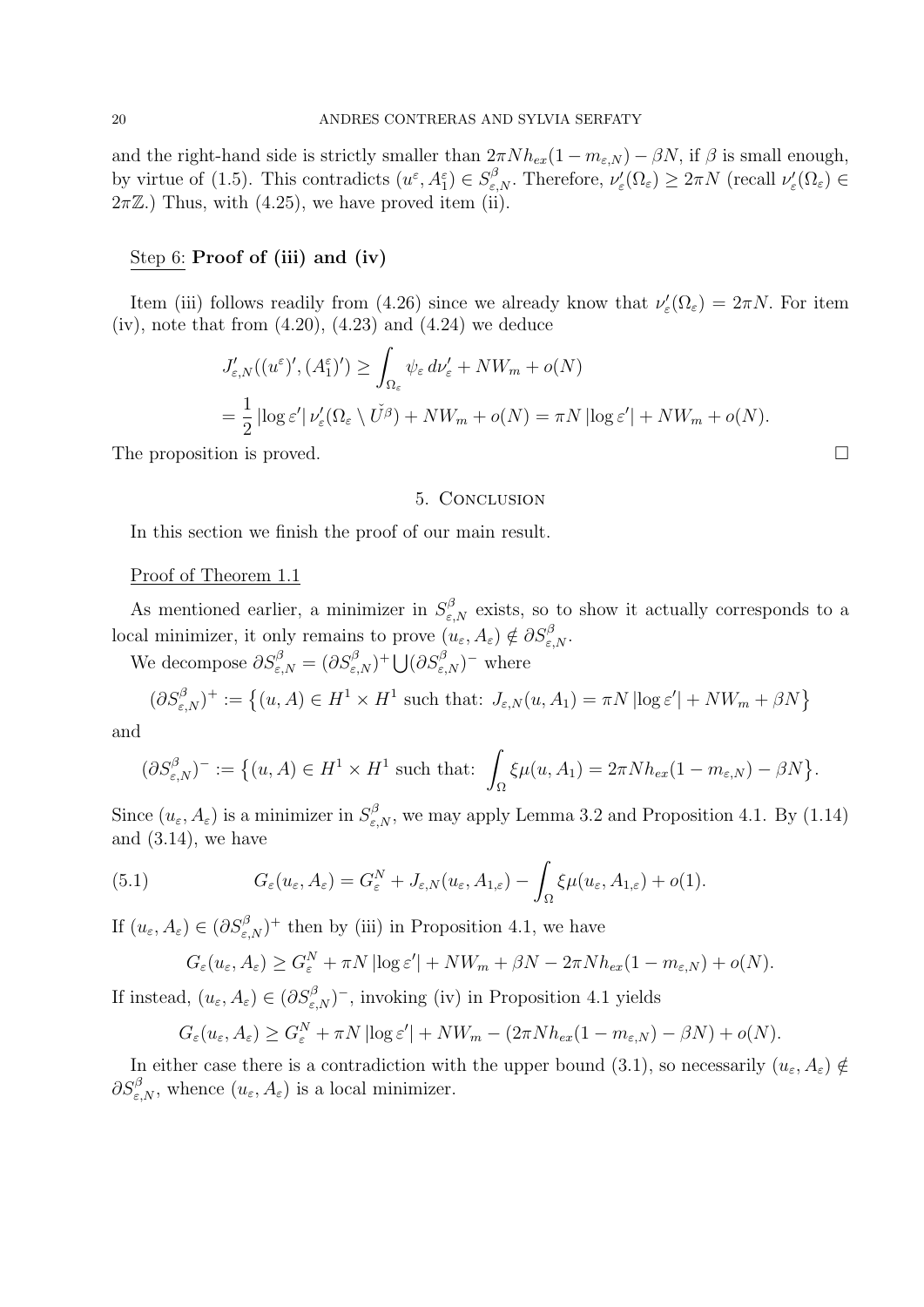From (5.1), (iii) and (iv) in Proposition 4.1, we must have

(5.2) 
$$
G_{\varepsilon}(u_{\varepsilon}, A_{\varepsilon}) \geq G_{\varepsilon}^{N} + \pi N \left| \log \varepsilon' \right| + N W_{m} - 2\pi N h_{ex} (1 - m_{\varepsilon, N}) + o(N).
$$

Thus, the asymptotic expansion  $(1.9)$  follows from  $(5.2)$  and  $(3.1)$ .  $(1.7)$ ,  $(1.8)$  were proved in Lemma 3.2 and Proposition 4.1 respectively.

We prove item (iii). It essentially follows the proof of  $(1.34)$  in [14]. First, arguing as in item 2 of Proposition 6.1 in [14], replacing  $F'_{\varepsilon}$  with  $J'_{\varepsilon,N} - \alpha \int_{\Omega_{\varepsilon}} \xi' \mu'$ , we can sandwich the term  $\int_{\Omega} |\nabla \times A_{1,\varepsilon} - \mu_{\varepsilon,N}|^2$  in  $J_{\varepsilon}(u_{\varepsilon}, A_{1,\varepsilon})$  between the upper and lower bound of  $(4.17)$  and hence control it by  $\mathcal{O}(N)$ , i.e.

(5.3) 
$$
\|\nabla \times A_{1,\varepsilon} - \mu_{\varepsilon,N}\|_{L^2} \lesssim \sqrt{N}
$$

Using the same item of Proposition 6.1 in [14] also allows to control, for  $1 < p < 2$ ,

$$
\int_{\Omega_{\varepsilon}}|j(u_{\varepsilon}',A_{1,\varepsilon}')|^p\leq C_p\left(J_{\varepsilon,N}'(u_{\varepsilon}',A_{1,\varepsilon}')-\alpha\int_{\Omega_{\varepsilon}}\xi'\mu'+|\omega_{\varepsilon,N}'|\right)\leq C(N+|\omega_{\varepsilon,N}'|).
$$

Rescaling we find that for any  $1 < p < 2$ ,

$$
(5.4) \t\t ||j(u_{\varepsilon}, A_{1,\varepsilon})||_{L^{p}(\Omega)} \lesssim h_{ex}^{\frac{1}{2}-\frac{1}{p}} \left(N^{1/p} + |\omega'_{\varepsilon,N}|^{1/p}\right) \lesssim h_{ex}^{\frac{1}{2}-\frac{1}{p}} N^{1/p} \lesssim N^{\frac{1}{2}}
$$

thanks to (4.12), then (1.5) giving  $N \leq h_{ex}$ . On the other hand, by direct calculation we have

$$
\mu(u_{\varepsilon}, A_{\varepsilon}) - \mu(u_{\varepsilon}, A_{1, \varepsilon}) = \nabla \times ((1 - |u_{\varepsilon}|^2) \nabla^{\perp} h_{\varepsilon, N})
$$

from (1.6)and (3.4)

$$
\left\| \left(1 - |u_{\varepsilon}|^{2}\right) |\nabla h_{\varepsilon,N}| \right\|_{L^{2}} \lesssim \sqrt{\varepsilon^{2} G_{\varepsilon}} \cdot \left| \nabla h_{\varepsilon,N} \right|_{\infty} \lesssim \varepsilon \, \max\{h_{ex}^{2}, h_{ex} \, |\log \varepsilon'| \} = o(1),
$$

from which one obtains

(5.5) 
$$
\|\mu(u_{\varepsilon}, A_{1,\varepsilon}) - \mu(u_{\varepsilon}, A_{\varepsilon})\|_{W^{-1,p}} = o(1).
$$

We may now write, using the triangle inequality

$$
\|\mu(u_{\varepsilon}, A_{\varepsilon}) - \mu_{\varepsilon,N}\|_{W^{-1,p}} \le \|\mu(u, A_{\varepsilon}) - \mu(u_{\varepsilon}, A_{1,\varepsilon})\|_{W^{-1,p}} + \|\mu_{\varepsilon,N} - \nabla \times A_{1,\varepsilon}\|_{W^{-1,p}} + \|\mu(u_{\varepsilon}, A_{1,\varepsilon}) - \nabla \times A_{1,\varepsilon}\|_{W^{-1,p}} \lesssim N
$$

where we have used  $(5.3)$  (together with an embedding inequality),  $(5.5)$  and the fact that  $\mu(u_{\varepsilon}, A_{1,\varepsilon}) - \nabla \times A_{1,\varepsilon} = \nabla \times j(u_{\varepsilon}, A_{1,\varepsilon})$  combined with (5.4). Consequently, item (iii) is proved.

We turn to the proof of (iv). Since  $\alpha \xi' \in \mathcal{VA}$ , (4.8), (4.11) and (1.9) allow us to assert

$$
NW_m + o(N) \ge N \left(\frac{2\pi}{m} \int W(j) \, dP(j) + \gamma + o(1)\right)
$$

which in turns translates into

$$
W_m \ge \frac{2\pi}{m} \int W(j) \, dP(j) + \gamma.
$$

To conclude, since P-a.e.  $j \in \mathcal{A}_m$  (as given by [14]) this implies P-a.e. j minimizes W over  $\mathcal{A}_m$ . The result follows.

 $\Box$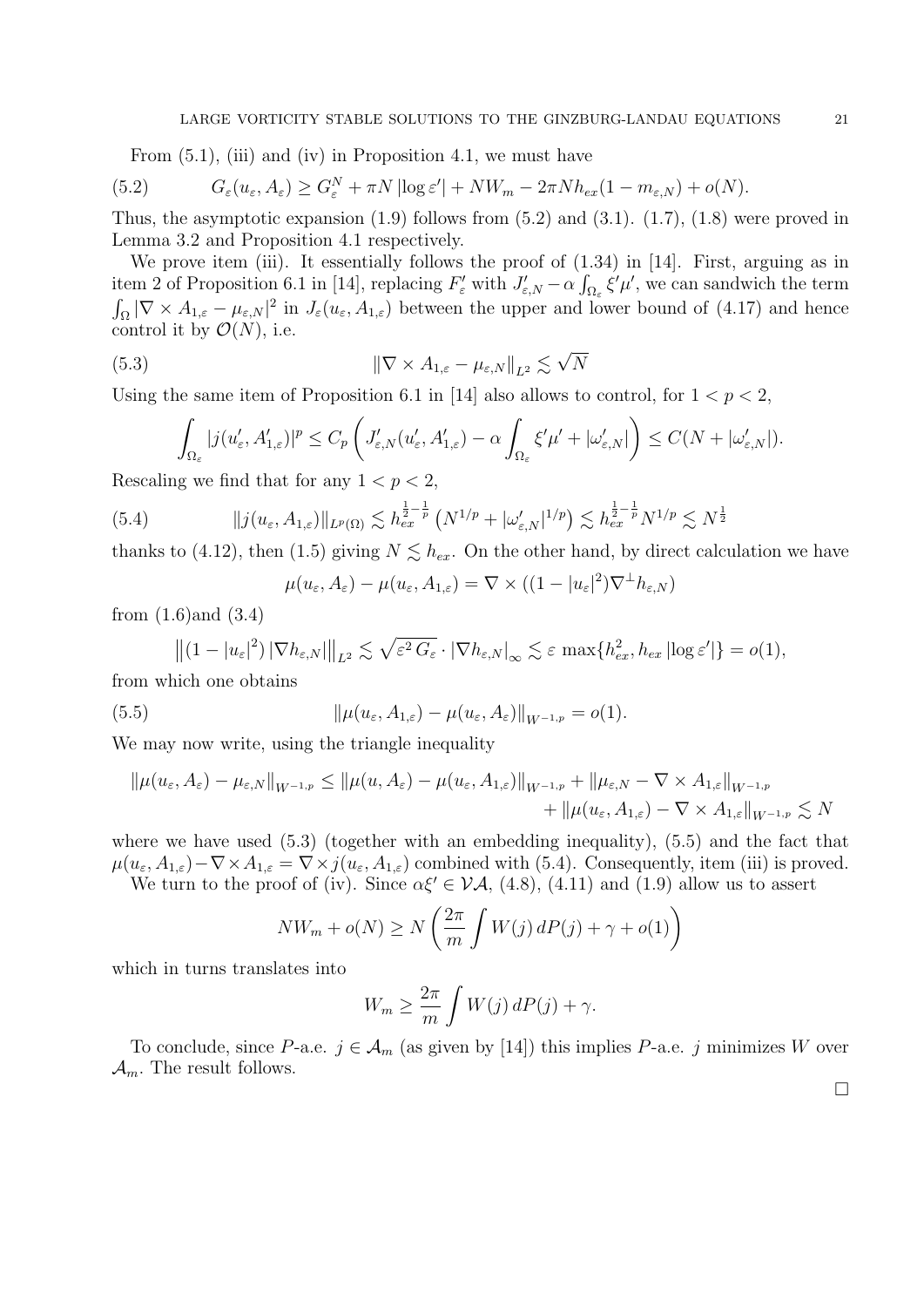#### 22 ANDRES CONTRERAS AND SYLVIA SERFATY

### **REFERENCES**

- [1] S. Alama, L. Bronsard, J.A. Montero, On the Ginzburg-Landau model of a superconducting ball in a uniform field. Ann. Inst. H. Poincaré Anal. Non Linéaire  $23$  (2006), no. 2, 237-267.
- [2] F. Bethuel, H. Brezis, F. Hélein, *Ginzburg-Landau Vortices*, Progress in Nonlinear Partial Differential Equations and Their Applications, 13 Birkhäuser, .Boston, Inc., Boston, MA, 1994.
- [3] L.A. Caffarelli, A. Friedman, Convexity of solutions of semilinear elliptic equations, Duke Math. J. 52 (1985), no. 2, 431-456.
- [4] Q. Du, F.-H. Lin, Ginzburg-Landau vortices: dynamics, pinning, and hysteresis, SIAM J. Math. Anal. 28 (1997), 1265–1293.
- [5] R. M. Hervé, M. Hervé, Étude qualitative des solutions réelles d'une équation différentielle liée à l'équation de Ginzburg-Landau, Ann. Inst. H. Poincaré Anal. Non Linéaire 11 (1994), no. 4, 427-440.
- [6] M. Del Pino, M. Kowalczyk, J. Wei, J. Yang, Interface foliation near minimal submanifolds in Riemannian manifolds with positive Ricci curvature, *Geom. Funct. Anal.* **20** (2010), no. 4, 918–957.
- [7] R.V. Kohn, P. Sternberg, Local minimizers and singular perturbations, Proc. Royal Soc. Edinburgh 11A (1989), 69–84.
- [8] F.-H. Lin,T.-C. Lin, Minimax solutions of the Ginzburg-Landau equations, Selecta Math. (N.S.) 3 (1997), 99–113.
- [9] P. Mironescu, Les minimiseurs locaux pour l'équation de Ginzburg-Landau sont à symétrie radiale, C. R. Acad. Sci. Paris, Ser. I 323 (1996), no 6, 593-598.
- [10] J.A. Montero, P. Sternberg, W. Ziemer, Local minimizers with vortices in the Ginzburg-Landau system in three dimensions, *Comm. Pure Appl. Math.*  $57$  (2004), 99–125.
- [11] R. Jerrard, J.A. Montero, P. Sternberg, Local minimizers of the Ginzburg-Landau energy with magnetic field in three dimensions, Comm. Math. Phys. 249 (2004), no. 3, 549–577.
- [12] R. L. Jerrard, H. M. Soner, The Jacobian and the Ginzburg-Landau energy. Calc. Var. Partial Differential Equations 14 (2002), no. 2, 151–191.
- [13] F. Pacard, M. Ritoré, From constant mean curvature hypersurfaces to the gradient theory of phase transitions, J. Diff. Geom. 64 (2003), 359–423.
- [14] E. Sandier, S. Serfaty, From the Ginzburg-Landau Model to Vortex Lattice Problems, preprint.
- [15] E. Sandier, S. Serfaty, Improved Lower Bounds for Ginzburg-Landau Energies via Mass Displacement, to appear in Analysis and PDE.
- [16] E. Sandier, S. Serfaty, Global minimizers for the Ginzburg-Landau functional below the first critical magnetic field, Ann. Inst. H. Poincaré Anal. Non Linéaire.  $17$  (2000), no. 1, 119-145.
- [17] E. Sandier, S. Serfaty, Ginzburg-Landau minimizers near the first critical field have bounded vorticity, Calc. Var. Partial Differential Equations 17 (2003), no. 1, 17-28.
- [18] E. Sandier, S. Serfaty, Limiting Vorticities for the Ginzburg-Landau equations, Duke Math. J. 117 (2003), no. 3, 403-446.
- [19] E. Sandier, S. Serfaty, Vortices in the magnetic Ginzburg-Landau model, Progress in Nonlinear Partial Differential Equations and Their Applications, 70. Birkhäuser, Boston, Inc., Boston, MA, 2007.
- [20] S. Serfaty, Local minimizers for The Ginzburg-Landau Energy near critical magnetic field; part I. Commun. Contemp. Math. **1** (1999), no. 2, 213-254.
- [21] S. Serfaty, Local minimizers for The Ginzburg-Landau Energy near critical magnetic field; part II. Commun. Contemp. Math. **1** (1999), no. 3, 295-333.
- [22] S. Serfaty, Stable configurations in superconductivity: Uniqueness, multiplicity and vortex-nucleation, Arch. Ration. Mech. Anal., 149 (1999), no. 4, 329–365.
- [23] J. Tilley, D. Tilley, Superfluidity and superconductivity, Second edition. Adam Hilger Ltd., Bristol, 1986.
- [24] M. Tinkham, Introduction to superconductivity. Second edition. McGraw-Hill, New York, 1996.